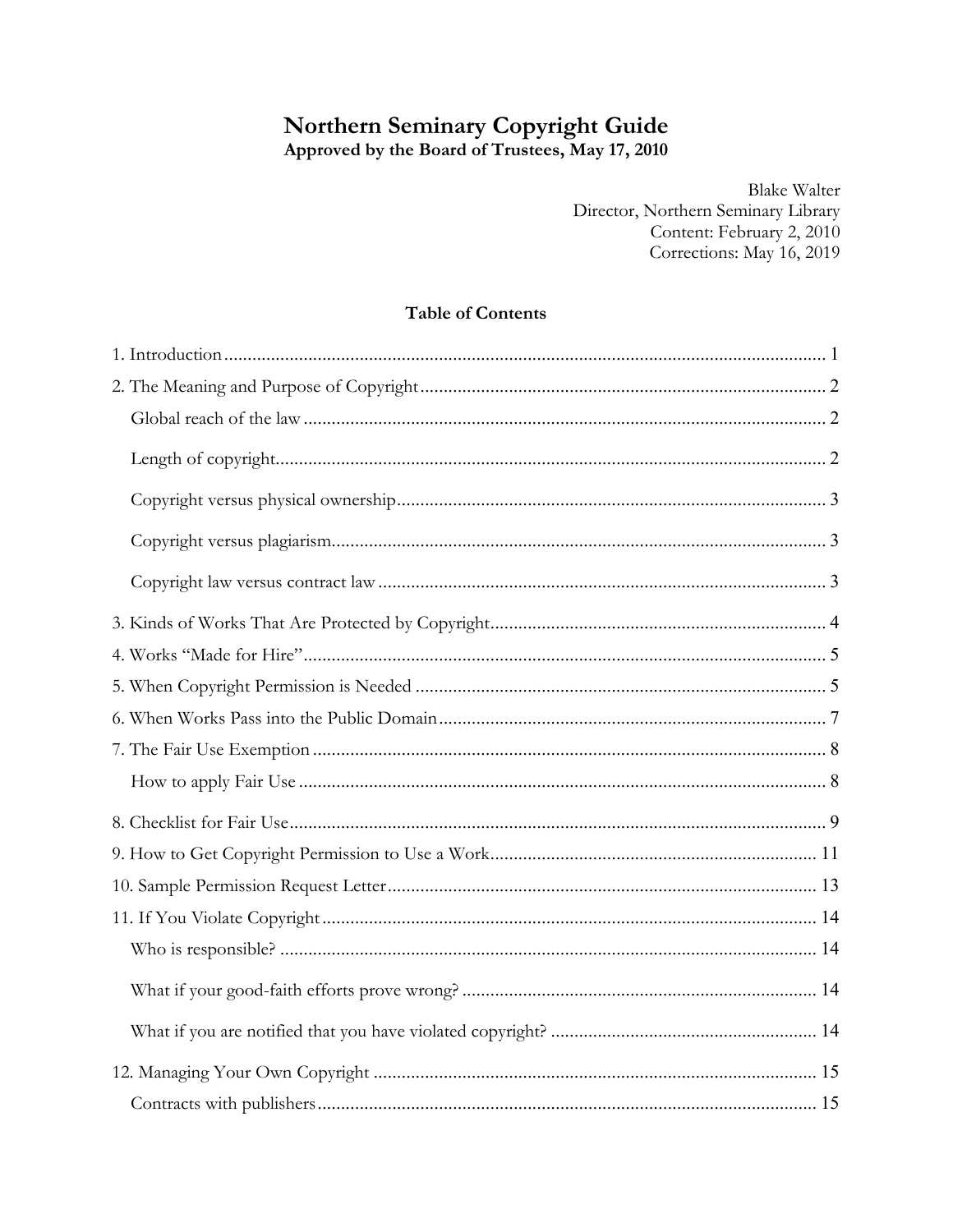<span id="page-1-0"></span>

| Notice for copies made for purposes of Populi, e-reserve, and reproductions by the library for |  |
|------------------------------------------------------------------------------------------------|--|
|                                                                                                |  |
|                                                                                                |  |
|                                                                                                |  |
|                                                                                                |  |
|                                                                                                |  |
|                                                                                                |  |
|                                                                                                |  |
|                                                                                                |  |
| Note about the TEACH Act (http://www.copyright.gov/legislation/pl107-273.html)  25             |  |
| 17. Non-Curricular—File Sharing or Copying CDs / DVDs / Documents / Other Media 26             |  |
|                                                                                                |  |
|                                                                                                |  |
|                                                                                                |  |
|                                                                                                |  |
|                                                                                                |  |
|                                                                                                |  |
|                                                                                                |  |
|                                                                                                |  |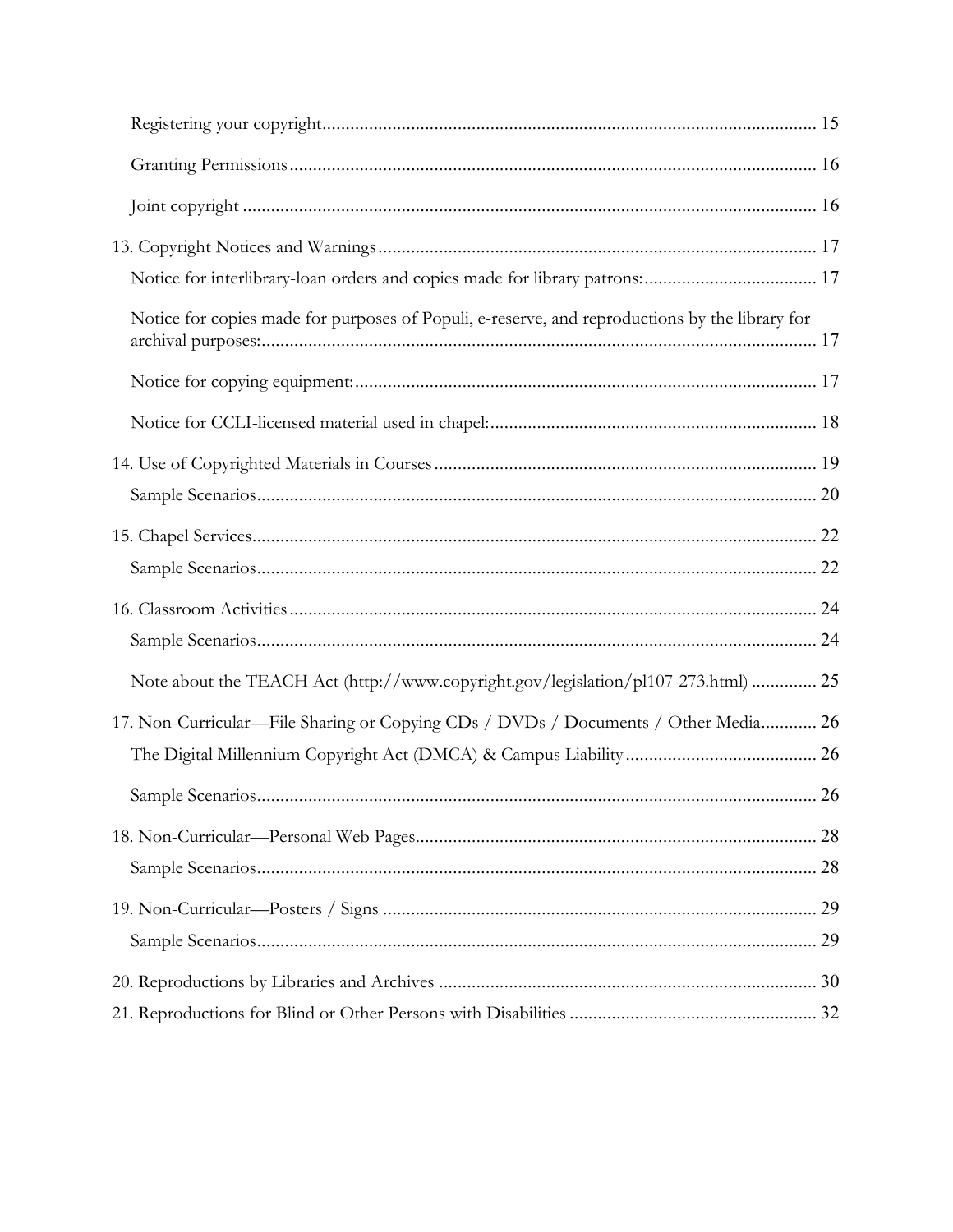## <span id="page-2-0"></span>**1. Introduction**

The purpose of this guide is to provide information to faculty, staff, and students at Northern Seminary about how to comply with U.S. copyright law. Knowing the law and applying it in good faith enables us to exercise with confidence the rights we have as users of copyrighted works. This exercise enables our academic and campus life to flourish. Knowing the law also helps those of us who are authors and creators to understand and manage our own copyrights.

Unless a footnote states otherwise, all quotations in this guide are taken from the U.S. Copyright Act, Title 17, U.S. Code, as amended. The full text of the Act is available at [http://www.copyright.gov/title17/.](http://www.copyright.gov/title17/)

This guide was not written by a lawyer. It provides a lay understanding of complex legal matters and should not be used as a substitute for legal advice.

Many thanks are due to Lisa Richmond and other intrepid copyright mavens at Wheaton College for providing access to the Wheaton College Copyright Guide under the terms of a Creative Commons license. Likewise, this guide, revised and adapted for Northern Seminary, is licensed under the Creative Commons Attribution-Noncommercial-Share Alike 3.0 United States License. To view the rights you have been granted under this license, please visit [http://creativecommons.org/licenses/by-nc-sa/3.0/us.](http://creativecommons.org/licenses/by-nc-sa/3.0/us) You may freely use, copy, adapt, or distribute this guide for non-commercial purposes, provided that you acknowledge Northern Seminary and Wheaton College as your source.

For more information about Northern Seminary's copyright policies, contact:

Course reserves or general inquiries: Blake Walter, (630)620-2115, bwalter@seminary.edu

Designated Agent for Infringement Notification: Blake Walter, (630)620-2115, bwalter@seminary.edu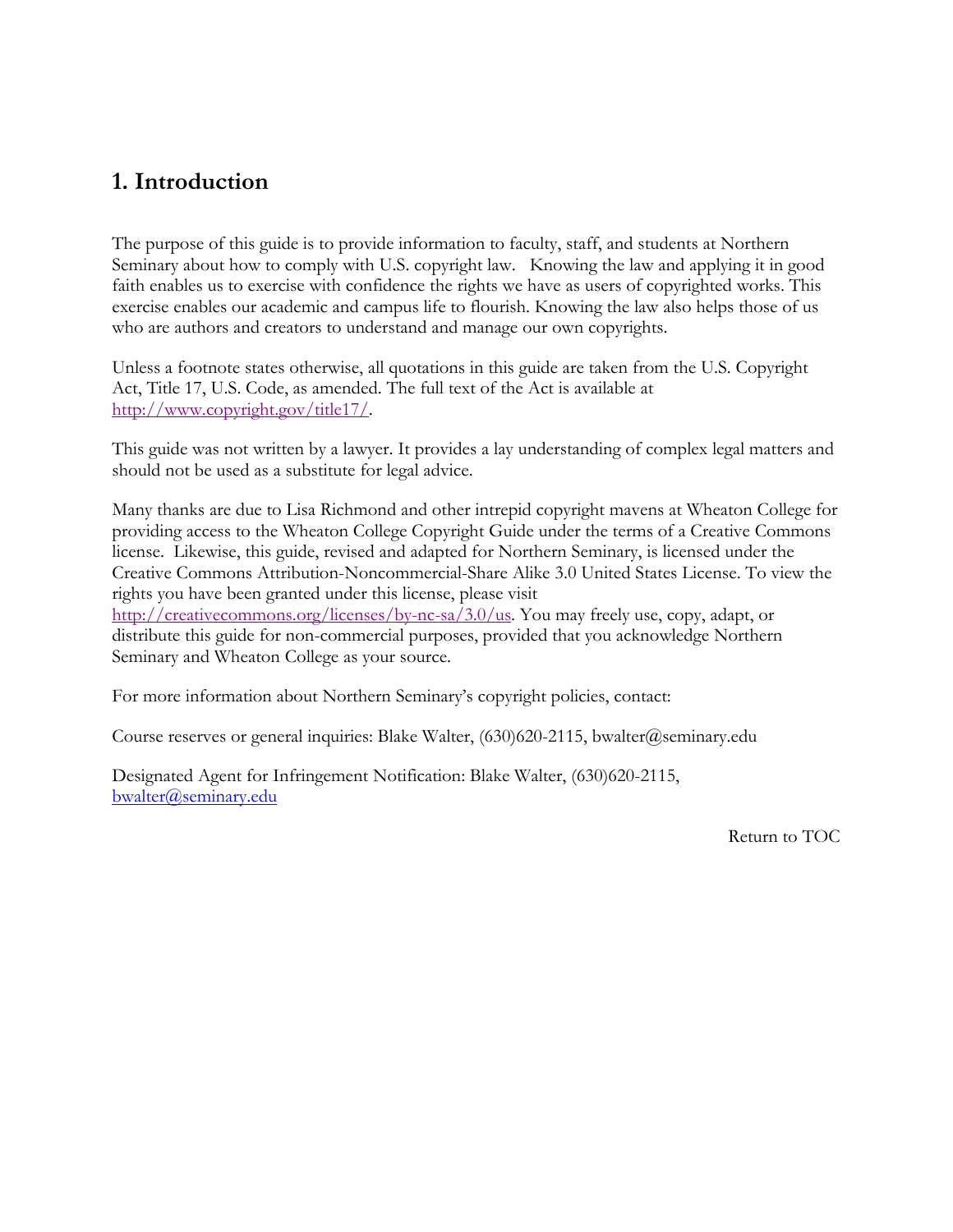# <span id="page-3-0"></span>**2. The Meaning and Purpose of Copyright**

Copyright is a limited, statutory monopoly granted to creators of "original works of authorship fixed in any tangible medium of expression." It comes into effect automatically at the time the work is created.

Copyright law governs more than just copying. It establishes the rights that creators have in relation to their works, as well as the rights others may have to reproduce, distribute, modify, display, or perform them. Copyright is best understood as a bundle of rights, each of which may be exercised independently. Note that copyright can be both "infinitely divisible" (aspects can be divided between an infinite number of other parties) and "completely alienable" (you can give away *all* copyright to a work; many publisher contracts require this).

Copyright exists to "promote the Progress of Science and useful Arts, by securing for limited Times to Authors and Inventors exclusive Right to their respective Writings and Discoveries." *U.S. Constitution, art. 1, sec. 8* 

"The primary objective of copyright is not to reward the labor of authors, but to promote the Progress of Science and useful Arts. To this end, copyright assures authors the right to their original expression, but encourages others to build freely upon the ideas and information conveyed by a work. This result is neither unfair nor unfortunate. It is the means by which copyright advances the progress of science and art."

*Supreme Court Justice Sandra Day O'Connor* 

"The constitutional purpose of copyright is to facilitate the flow of ideas in the interest of learning. The primary objective of our copyright law is not to reward the author, but rather secure for the public the benefits from creations of authors."

*U.S. House Report, Berne Convention Implementation Act of 1983* 

### **Global reach of the law**

Because of international treaties the U.S. has signed, works created or published in countries other than the United States are subject to U.S. copyright law when used in the United States.

### **Length of copyright**

Generally speaking, copyright lasts for the life of the author or creator, plus seventy years. Once this time is passed, works are said to enter the "public domain." For more information, see chapter six of this guide, "When Works Pass into the Public Domain."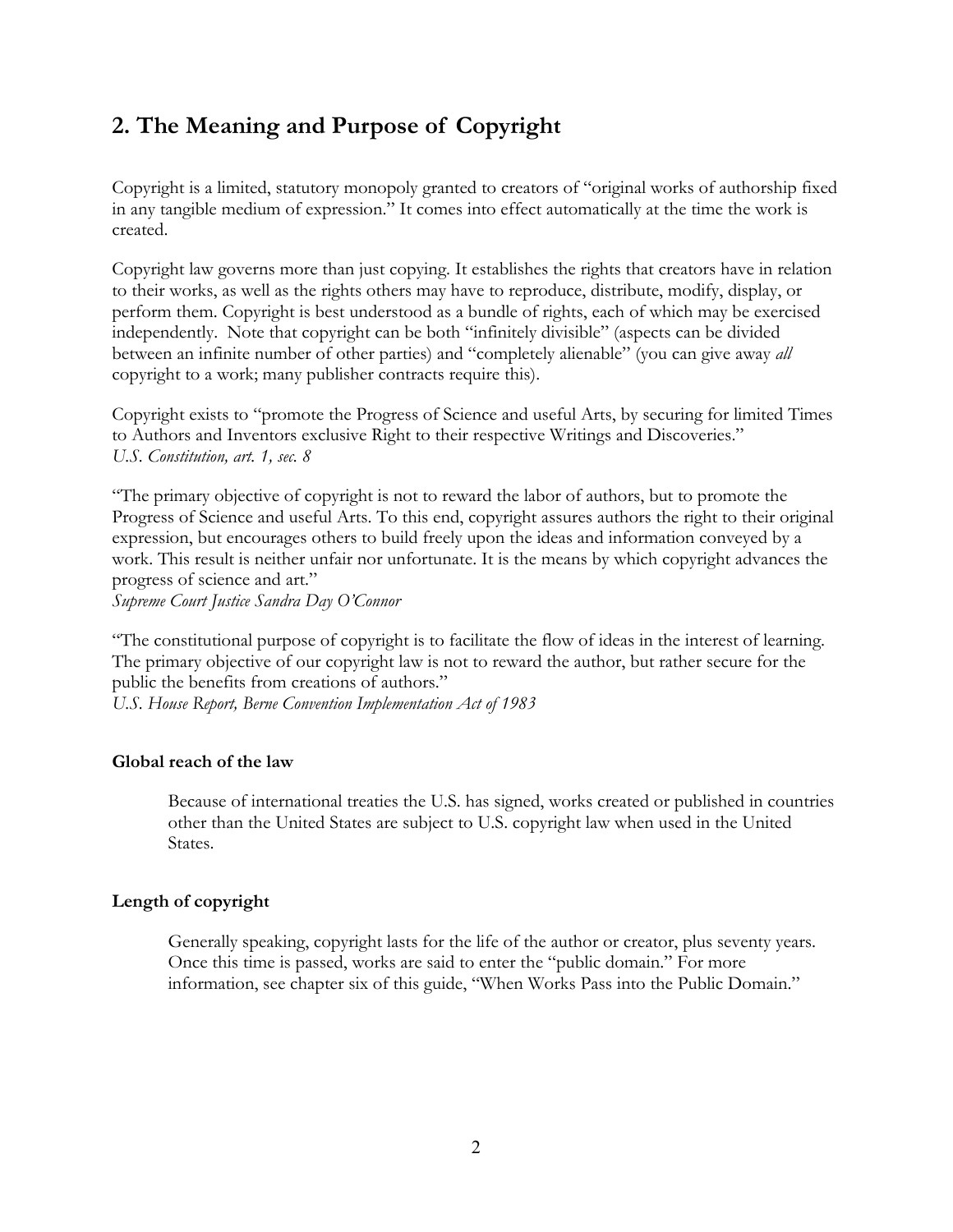### **Copyright versus physical ownership**

The copyright adhering to a work is not the same as ownership of a particular copy of that work. For example, if you own a musical recording you may sell or give it away, but you may not copy it unless your copying can be justified by an exemption granted in the law.

### **Copyright versus plagiarism**

Respecting copyright is not the same as giving proper attribution to the author or creator of a work you use. For example, it may be a violation of copyright to post on your Web site some material (text, image, etc.) that you copied from elsewhere on the Web, even if your posting clearly states the source of that image.

### **Copyright law versus contract law**

Licensed works are governed by contract law. Contract law generally supersedes the provisions of copyright law and may give users more or fewer rights than the copyright law does.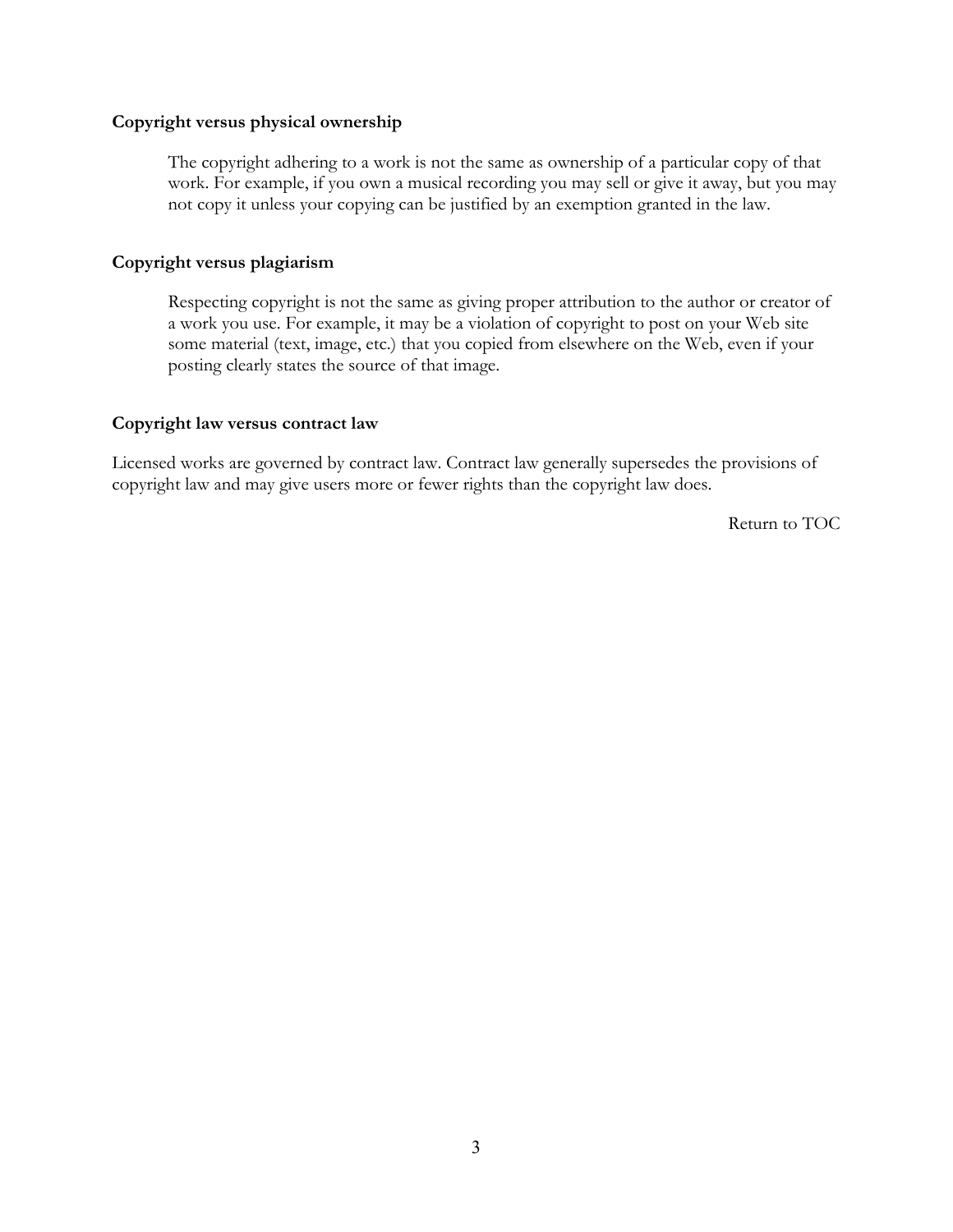# <span id="page-5-0"></span>**3. Kinds of Works That Are Protected by Copyright**

Copyright law covers all "original works of authorship fixed in any tangible medium of expression," whether published or unpublished.

A work is considered *original* if it "embodies some minimum amount of creativity." (Kenneth D. Crews, *Copyright Essentials for Librarians and Educators* (Chicago: American Library Association, 2000), 9) For example, a translation of *The Lonely Planet Guide to Tasmania* and a particular arrangement of data may both be considered original works.

*Fixed* means that the work exists in a form that has "more than transitory duration." A cake decorated with a Happy Birthday message is unlikely to be fixed, but a Web site almost certainly is.

*Tangible medium of expression* refers to what can be seen, heard, or felt, either directly or with the assistance of a machine or device now known or later developed. Such works include, for example:

- literary works (this designation covers works composed of words and/or numbers, such as books, articles, Web sites, and software programs)
- musical works, including any accompanying words
- dramatic works, including any accompanying music
- pantomimes and choreographic works
- pictorial, graphic, and sculptural works
- motion pictures and other audio-visual works
- sound recordings
- architectural works

Copyright protection does not extend to:

- facts, ideas, procedures, processes, systems, methods of operation, concepts, principles, or discoveries. Note however that a particular expression or arrangement of facts, ideas, etc., may be protected.
- works of the U.S. federal government or any U.S. federal government employee acting within the scope of his/her employment
- works in the public domain
- works for which copyright has expired (thus in the public domain)

Use the information in chapter 6 of this guide, "When Works Pass into the Public Domain," to determine the copyright status of the work you wish to use.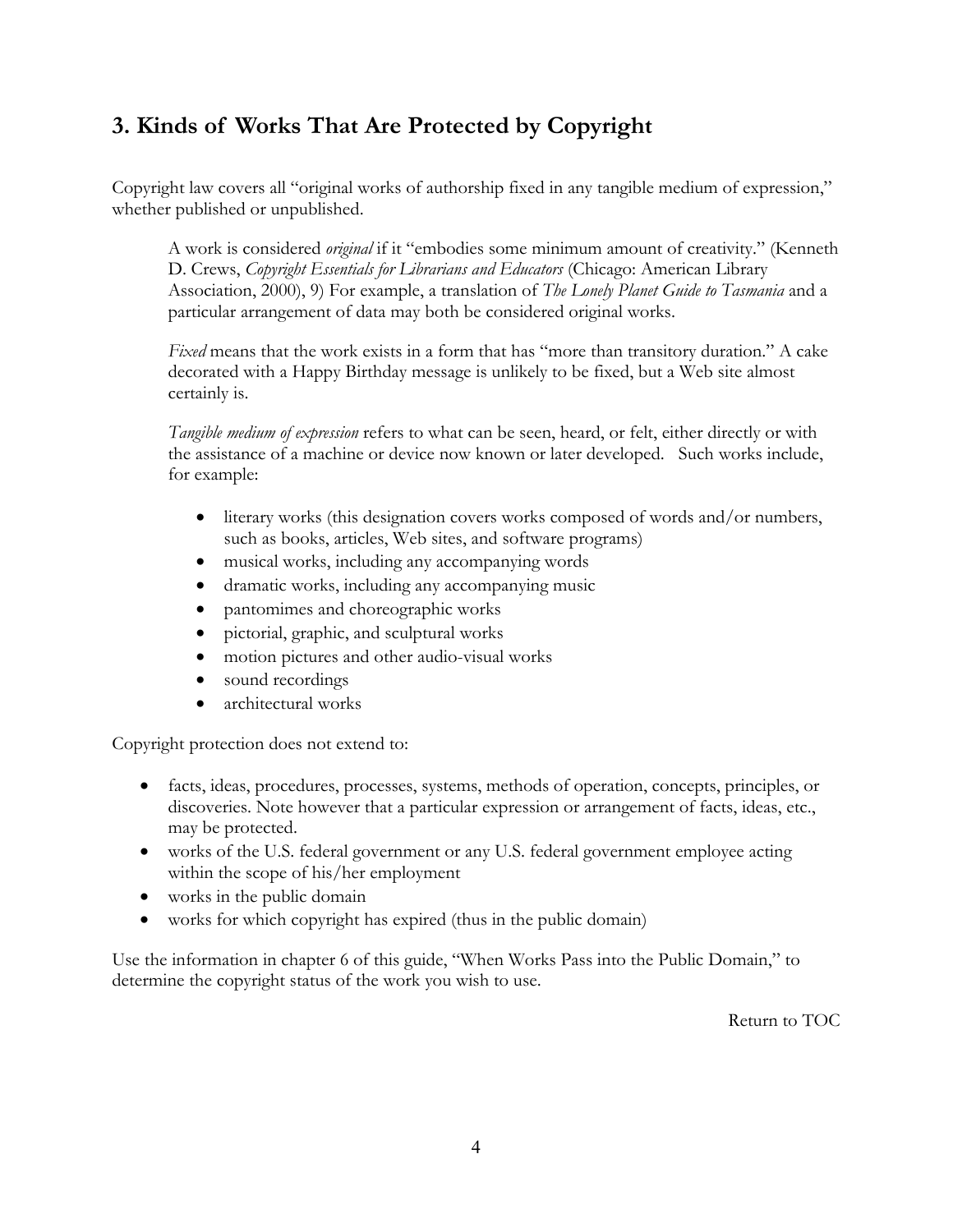## <span id="page-6-0"></span>**4. Works "Made for Hire"**

Works "made for hire" are created by an employee within the scope of his or her employment. Administrative reports, committee minutes, the seminary catalog, this copyright guide, and software programs written for seminary activities are all examples of works "made for hire." The seminary is deemed to hold the copyright to such works.

As an important exception to this doctrine, many educational institutions consider that the copyright to scholarly works created by faculty (such as books, articles, musical compositions, and art) generally belongs to the faculty member. Institutions and faculty members may enter into an agreement at any time to reassign some or all of these rights in particular cases.

Northern Seminary retains a non-exclusive right to all course materials created by faculty for courses taught at Northern Seminary. Materials such as (but not limited to) syllabi, reading lists, recorded lectures, exam materials, or Populi courses can be used, modified, or redistributed by the seminary.

The question of copyright needs to be considered carefully when using the services of independent contractors. Independent contractors are generally not considered employees for copyright purposes, and thus their work is not "made for hire." For example, a film production company that is hired to make a promotional film will retain copyright of that film unless it assigns the copyright to the institution. Any rights that are to be assigned to the institution need to be clearly stated in writing before such projects begin.

[Return to TOC](#page-0-0) 

## **5. When Copyright Permission is Needed**

Follow these steps to determine whether you need to get copyright permission in order to reproduce, distribute, modify, display, or perform a particular work. In addition, please consult chapters 14 through 28 of this guide for more specific information.

- 1. Is the work subject to a license agreement? Check the item itself and any accompanying documentation. The terms of the license agreement generally supersede copyright law.
- 2. If the work is not subject to a license agreement, is it in the public domain? See chapter 6 of this guide, "When Works Pass into the Public Domain." Works in the public domain have no copyright restrictions.
- 3. If the work is not in the public domain, has permission for your intended use already been granted by the copyright owner?

If you wish to post a journal article in Populi, for example, check the copyright page of the journal or the publisher's Web site to see if the publisher has already granted permission for educational uses such as this.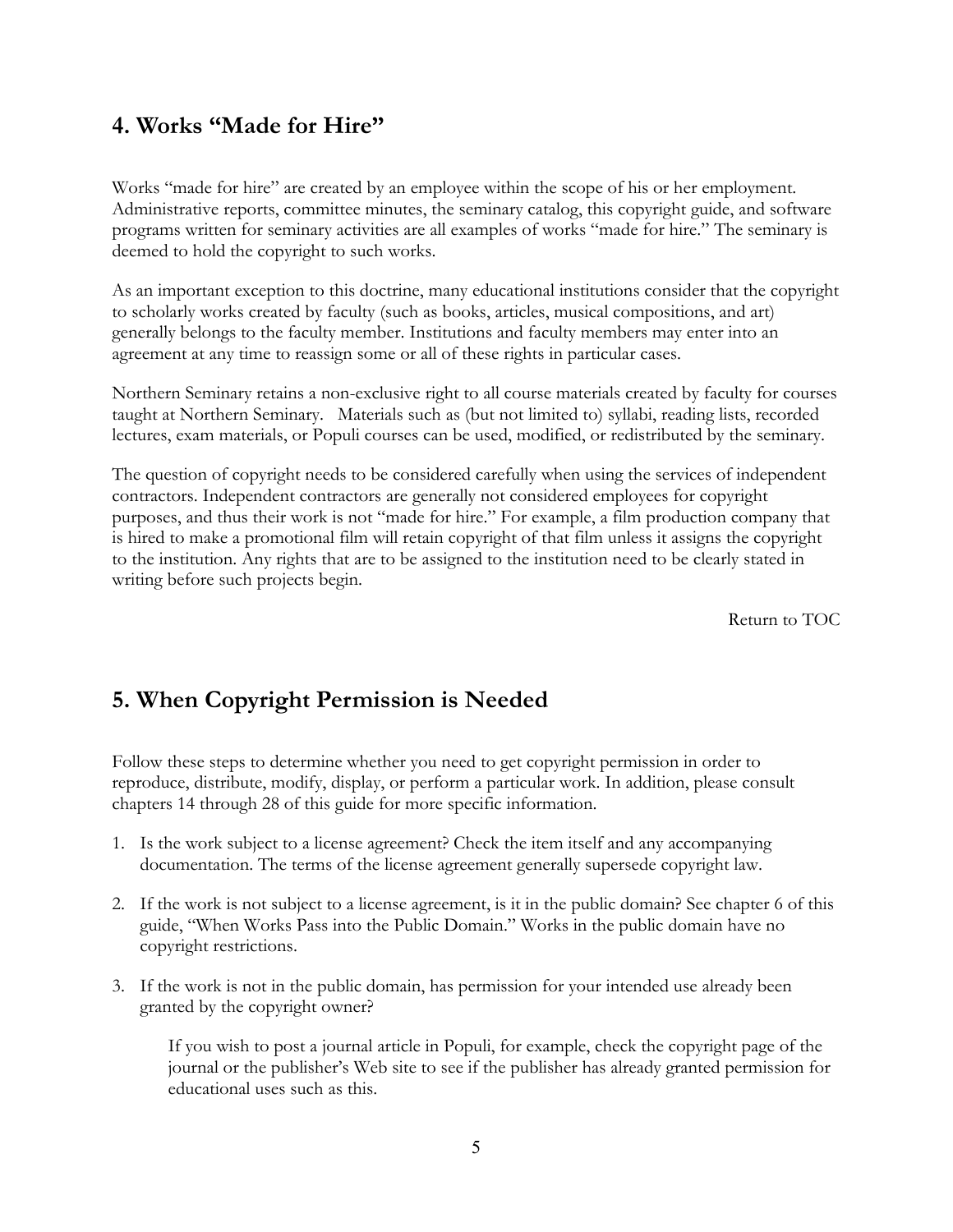If you are the author of a journal article, visit

[https://northernseminary.libguides.com/open\\_access/sherpa\\_romeo\\_publisher\\_policies](https://northernseminary.libguides.com/open_access/sherpa_romeo_publisher_policies) to determine whether the publisher automatically grants permission for your use.

Particularly for online documents, check for a statement of a Creative Commons license. For more information, see [http://creativecommons.org.](http://creativecommons.org)

- 4. If the work is not in the public domain, is your intended use justified by Fair Use? See chapter 7 of this guide, "The Fair Use Exemption."
- 5. If none of the above applies, is there a particular copyright exemption given in the law, applying to your intended use? These exemptions are described in chapters 14 through 28 of this guide.

If none of the above applies, you must get permission from the copyright holder. See chapter 9 of this guide, "How to Get Copyright Permission to Use a Work."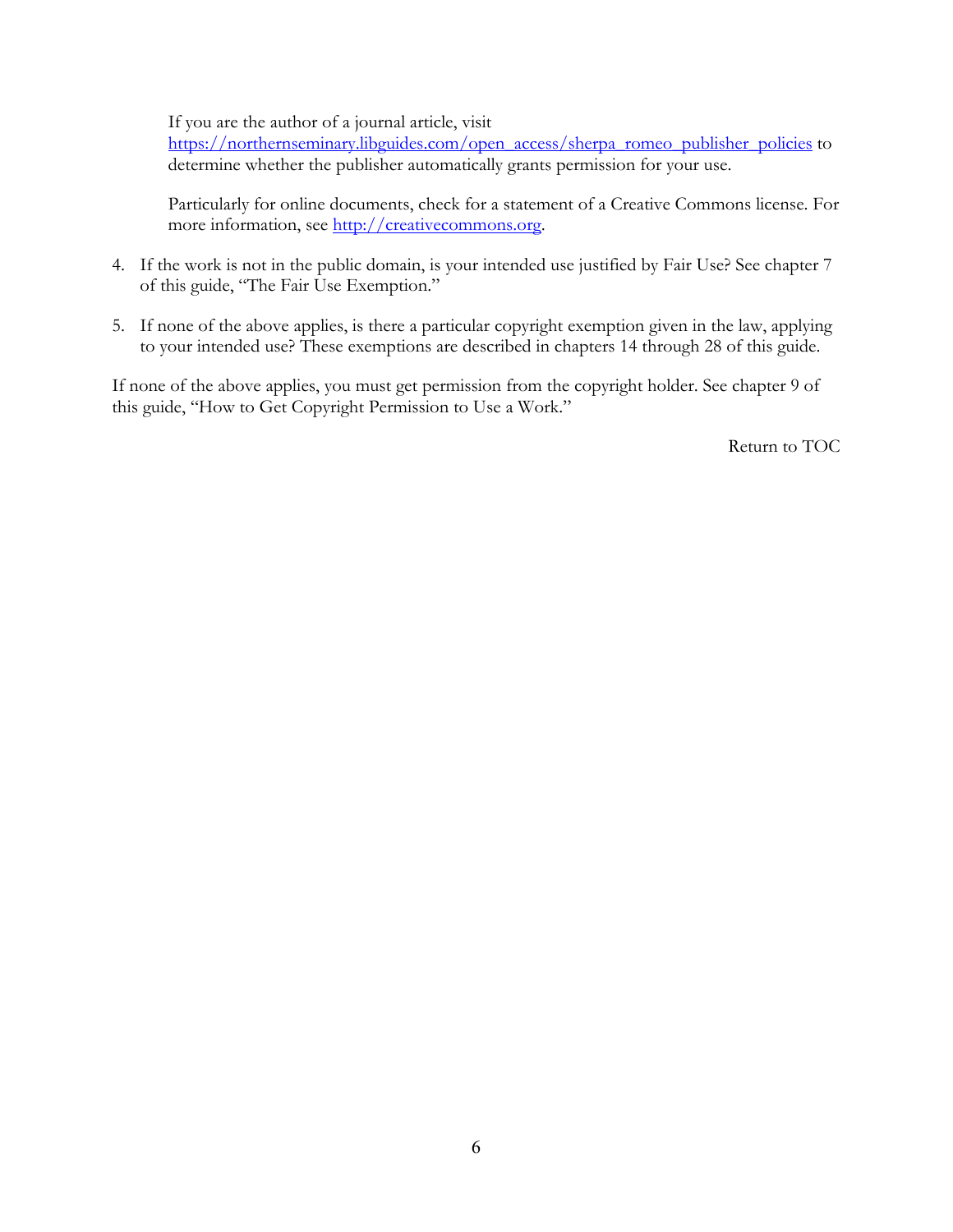# <span id="page-8-0"></span>**6. When Works Pass into the Public Domain**

From Carrie Russell, Complete Copyright: An Everyday Guide for Librarians (American Library Association, 2004). Used by permission.

| <b>Time of Publication</b>       | Conditions                                                                      | <b>Public Domain Status</b>        |
|----------------------------------|---------------------------------------------------------------------------------|------------------------------------|
| Before 1924                      | None                                                                            | In public domain                   |
| Between 1924 and 1978            | Published without a<br>copyright notice                                         | In public domain                   |
| Between 1978 and<br>1 March 1989 | Published without a<br>copyright notice, and without<br>subsequent registration | In public domain                   |
| Between 1978 and<br>1 March 1989 | Published without a<br>copyright notice, but with<br>subsequent registration    | 70 years after death of author *   |
| Between 1924 and 1963            | Published with copyright<br>notice, but copyright was not<br>renewed            | In public domain                   |
| Between 1924 and 1963            | Published with copyright<br>notice and copyright was<br>renewed                 | 95 years after publication date    |
| Between 1964 and 1978            | Published with copyright<br>notice                                              | 70 years after death of author *   |
| Between 1978 and<br>1 March 1989 | Published with copyright<br>notice                                              | 70 years after death of author $*$ |
| After 1 March 1989               | None                                                                            | 70 years after death of author $*$ |

\* If the work is of corporate authorship, copyright endures for the shorter of 95 years from publication, or 120 years from creation.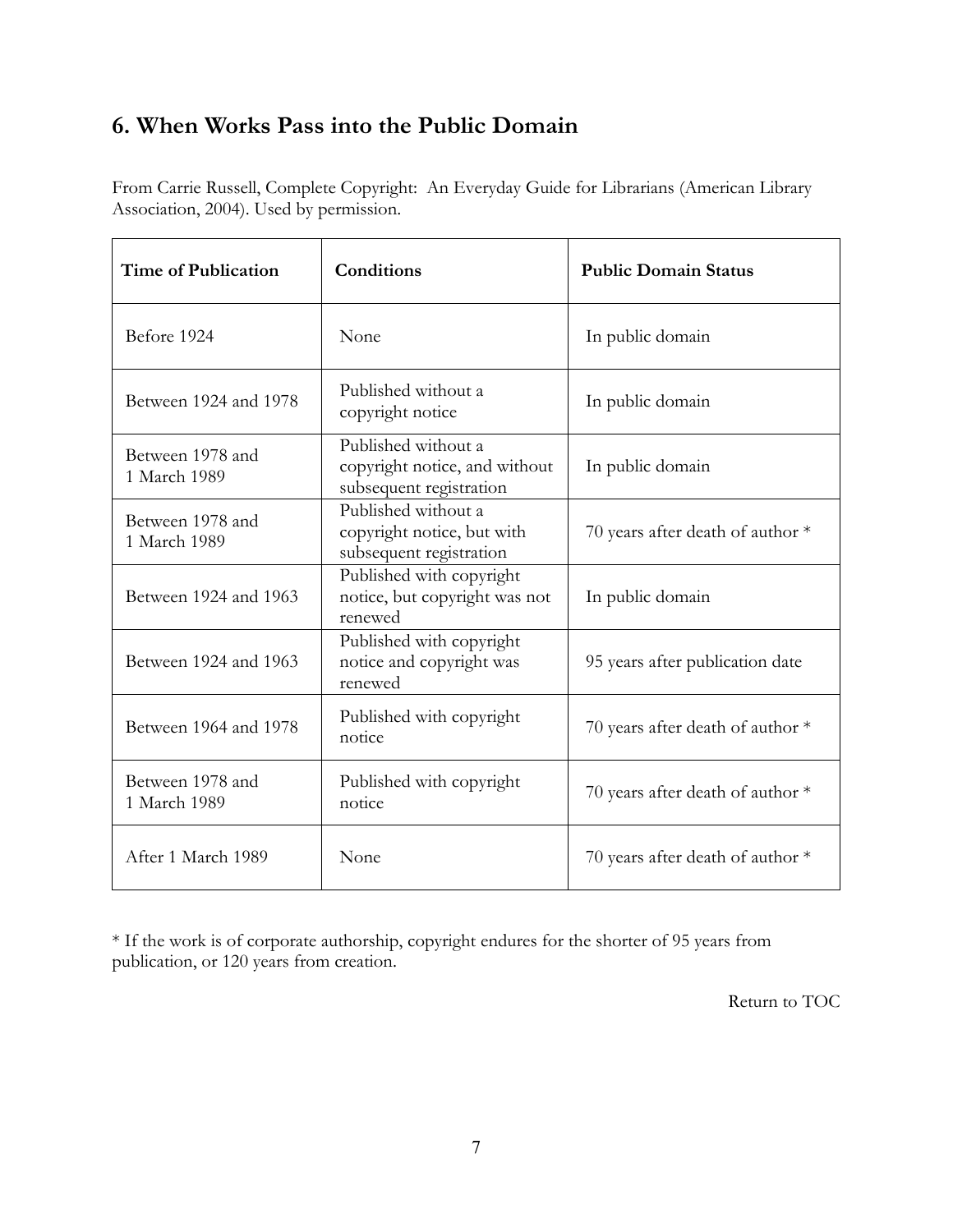# <span id="page-9-0"></span>**7. The Fair Use Exemption**

Many activities of seminary life may fall under the Fair Use exemption of the Copyright Act. This exemption states, in part:

"The fair use of a copyrighted work, including such use by reproduction in copies . . . for purposes such as criticism, comment, news reporting, teaching (including multiple copies for classroom use), scholarship, or research, is not an infringement of copyright. In determining whether the use made of a work in any particular case is a fair use the factors to be considered shall include—

(a) the purpose and character of the use, including whether such use is of a commercial nature or is for nonprofit educational purposes;

(b) the nature of the copyrighted work;

(c) the amount and substantiality of the portion used in relation to the copyrighted work as a whole; and

(d) the effect of the use upon the potential market for or value of the copyrighted work.

The fact that a work is unpublished shall not itself bar a finding of fair use if such finding is made upon consideration of all the above factors."

*§107, Copyright Act* 

### **How to apply Fair Use**

Fair Use is a balancing test; each situation must be decided by analysis of the four factors. To date, the courts have provided little guidance in the interpretation of Fair Use in academic contexts. **The few examples of case law that do exist, however, strongly weight factor (d).** The more the reproduction of a copyrighted work can be demonstrated to *adversely* affect the potential market for that work, the *less likely* it becomes that the other three factors will outweigh the market value impact.

Congress has stated that "the doctrine [of Fair Use] is an equitable rule of reason, no generally applicable definition is possible, and each case raising the question must be decided on its own facts." The more clearly each factor favors your intended use, the more confident you may be that the use is fair.

A helpful amplification of the four factors is provided in chapter 8 of this guide, "Checklist for Fair Use." This checklist has no legal standing, however, and does not replace the need for you to apply "an equitable rule of reason" in any given situation. To assist you, sample scenarios have been included in most of the chapters of this guide that address specific situations.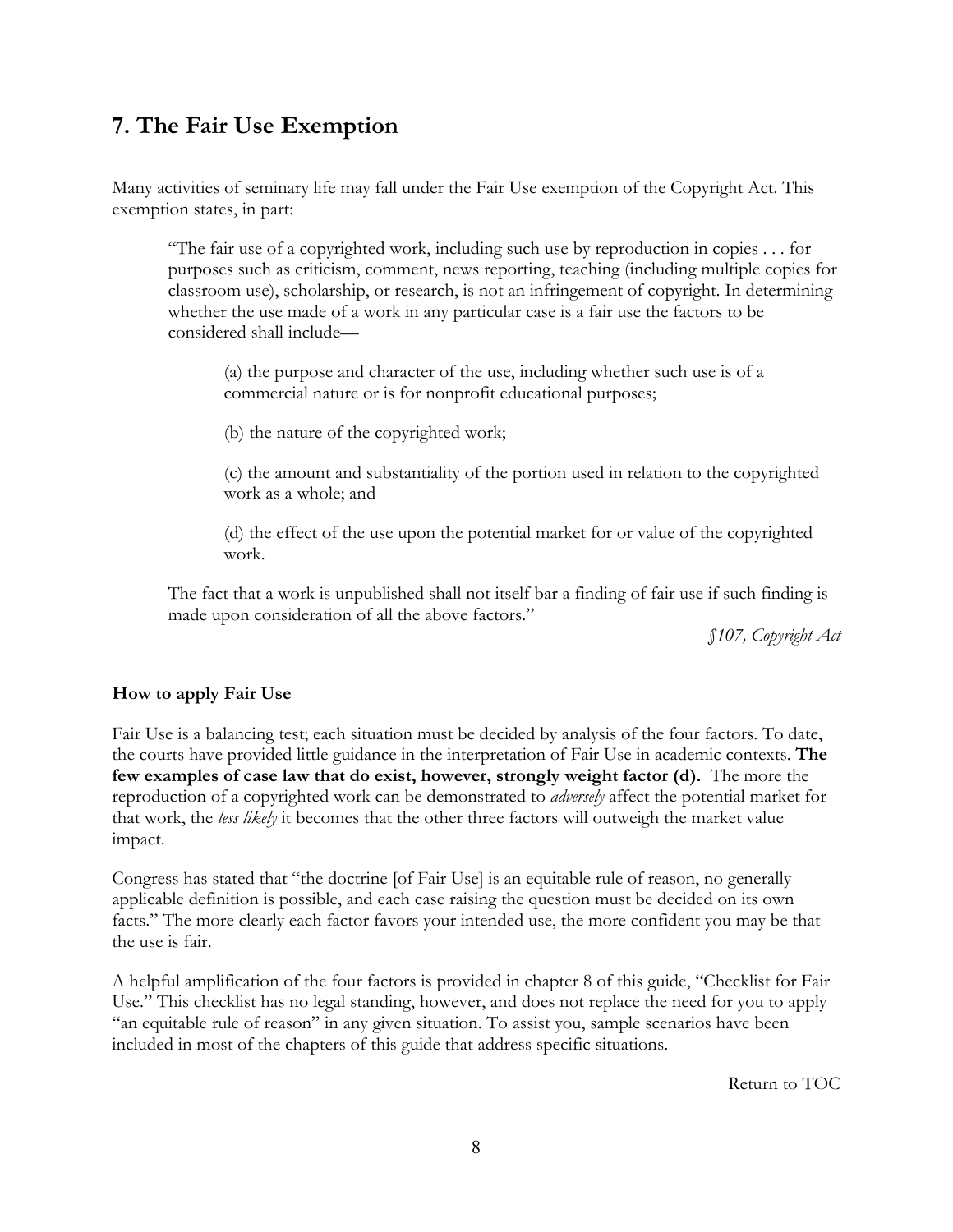## <span id="page-10-0"></span>**8. Checklist for Fair Use**

Used with permission from Duke University:

[https://northernseminary.libguides.com/open\\_access/duke\\_university\\_copyright\\_guidelines](https://northernseminary.libguides.com/open_access/duke_university_copyright_guidelines)

Kevin Smith at Duke adapted this from a checklist created by Kenny Crews (Columbia) and Dwayne Buttler (Louisville) which is available under a shared CC license.

## **FACTOR ONE – PURPOSE OF THE USE**

### Favoring Fair Use

- □ Educational
	- o Teaching (including multiple copies for classroom use)
	- o Research
	- o Scholarship
	- o Criticism
	- o Comment

□ Transformative or Productive use (Changes the work to serve a new purpose)

□ Nonprofit use.

## Disfavoring Fair Use

- □ Commercial, entertainment or other use.
- □ Verbatim or exact copy, not transformative.
- $\Box$  Profit generating use.

## **FACTOR TWO – NATURE OF THE COPYRIGHTED MATERIAL**

Favoring Fair Use

- □ Factual, nonfiction, news
- $\Box$  Published work

Disfavoring Fair Use

- □ Creative or consumable work. (art, music, feature film, fiction; workbook, case study or test)
- $\Box$  Unpublished work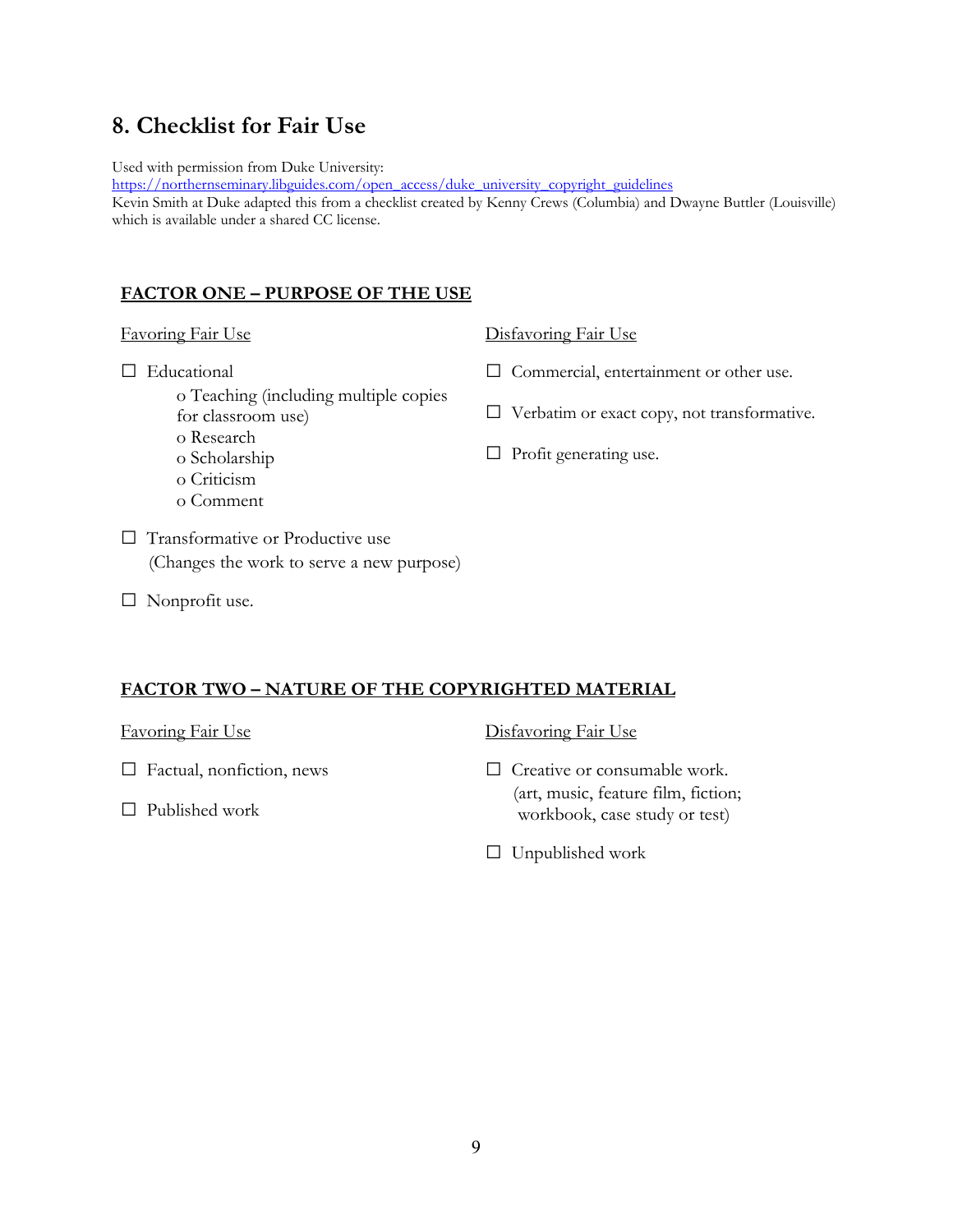## **FACTOR THREE – AMOUNT COPIED**

### Favoring Fair Use

- □ Small quantity used—e.g. single chapter or other short excerpt (less than 10% of the whole work).
- $\Box$  Portion used is not central to work as a whole.
- $\Box$  Amount is appropriate to the educational purpose.

### Disfavoring Fair Use

- □ Large portion or entire work.
- $\Box$  Portion used is central or the "heart" of the work.
- □ Includes more than necessary for educational purpose.

### **FACTOR FOUR -- EFFECT ON THE MARKET FOR THE ORIGINAL**

#### Favoring Fair Use

- $\square$  No significant effect on the market or potential market for the copyrighted work.
- $\Box$  One or few copies made and/or distributed.
- $\square$  No longer in print; absence of licensing mechanism.
- $\square$  Restricted access (limited to students in a class or other appropriate group).
- □ One-time, spontaneous use (no time to obtain permission).

## Disfavoring Fair Use

- $\Box$  Cumulative effect of copying would be to substitute for purchase of work.
- □ Numerous copies are made and/or distributed.
- $\Box$  Reasonably available licensing mechanism for obtaining permission exists (CCC license or off-prints for sale)
- $\Box$  Copy will be available on the Web or otherwise broadly distributed.
- □ Repeated or long-term use.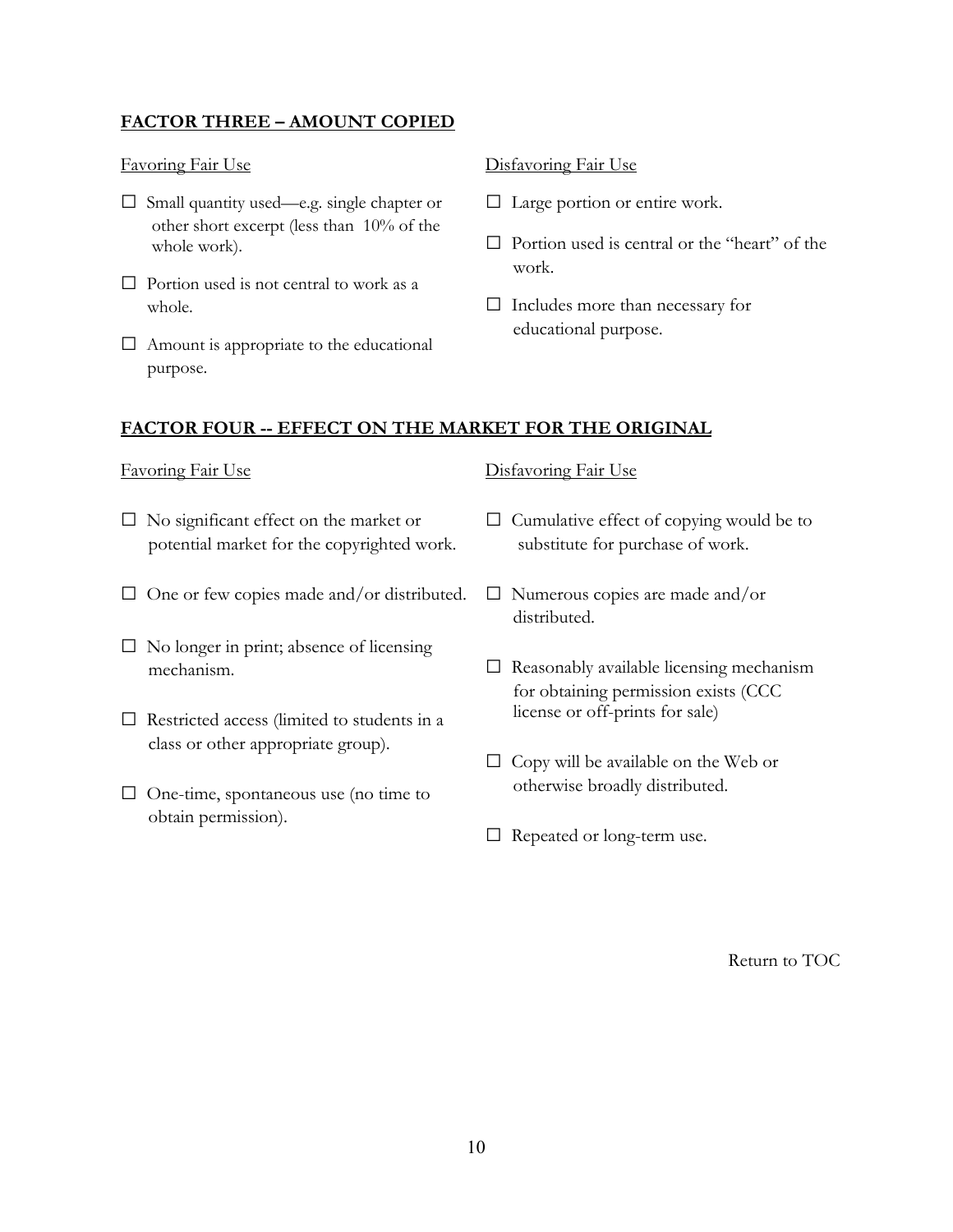# <span id="page-12-0"></span>**9. How to Get Copyright Permission to Use a Work**

Before following these steps, please consult chapter 5 of this guide, "When Copyright Permission is Needed."

- 1. Identify the copyright holder. Many works provide this information in a copyright notice on the item itself. The records of the U.S. Copyright Office may be searched at <http://www.copyright.gov>. Stanford University Library also makes available a database of copyright-renewal records at [https://northernseminary.libguides.com/open\\_access/stanford\\_copyright\\_renewals\\_database.](https://northernseminary.libguides.com/open_access/stanford_copyright_renewals_database)
- 2. If the copyright holder can be identified, look for instructions on the holder's Web site. If the copyright holder does not provide instructions or if the holder is an individual, send a written letter as shown in chapter 10 of this guide, "Sample Permission Request Letter."
- 3. If the copyright holder or contact information cannot be identified, place your request through the Copyright Clearance Center [\(http://www.copyright.com\)](http://www.copyright.com) or one of the agencies listed below.

## **Music:**

American Society of Composers, Authors and Publishers: [https://northernseminary.libguides.com/open\\_access/ascap\\_music\\_licensing](https://northernseminary.libguides.com/open_access/ascap_music_licensing)

Broadcast Music, Inc.: [https://northernseminary.libguides.com/open\\_access/bmi\\_music\\_licensing](https://northernseminary.libguides.com/open_access/bmi_music_licensing)

SESAC (The Society of European Stage Authors and Composers): [https://northernseminary.libguides.com/open\\_access/sesac\\_european\\_music\\_licensing](https://northernseminary.libguides.com/open_access/sesac_european_music_licensing)

### **Films:**

Motion Picture Licensing Corporation: https://northernseminary.libguides.com/open\_access/motion\_picture\_licensing\_corporation

### **Plays:**

Dramatists Play Service, Inc.: [https://northernseminary.libguides.com/open\\_access/dramatists\\_play\\_service\\_licensing](https://northernseminary.libguides.com/open_access/dramatists_play_service_licensing)

Samuel French Theatrical licensing: [https://northernseminary.libguides.com/open\\_access/samuel\\_french\\_theatrical\\_licensing](https://northernseminary.libguides.com/open_access/samuel_french_theatrical_licensing)

Baker's Plays at Doollee.com: [https://northernseminary.libguides.com/open\\_access/bakers\\_plays\\_at\\_doollee\\_com](https://northernseminary.libguides.com/open_access/bakers_plays_at_doollee_com)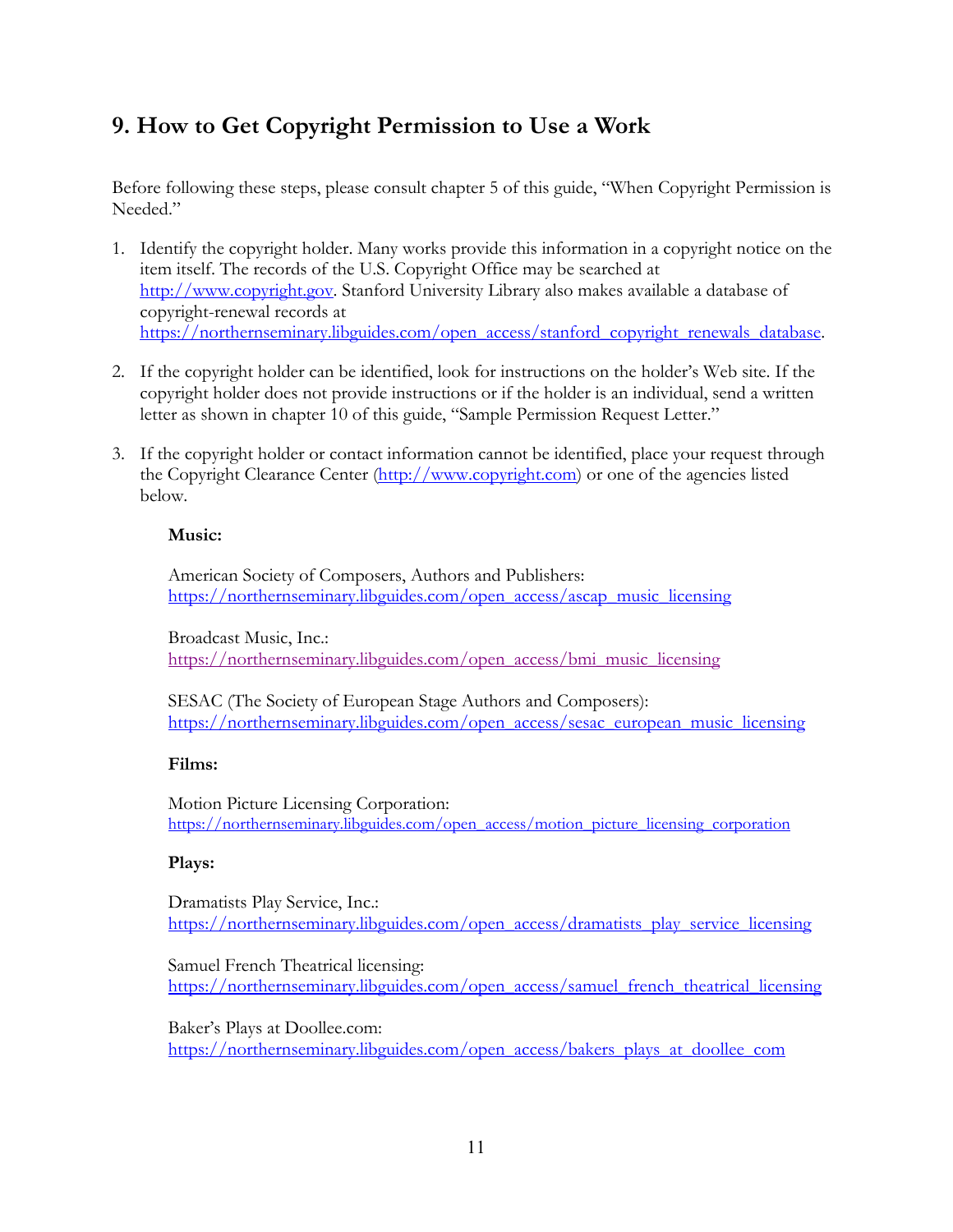- 4. The copyright holder may decide to charge you for permission. Permissions received through agencies will almost certainly come with a non-negotiable fee. Only materials where permission is granted without cost may be used in Northern Seminary courses.
- 5. Keep records of all correspondence. If you receive oral permission from the copyright holder, follow up with a written confirmation.
- 6. It is good form to publicly thank copyright holders for permissions received. This is often done in an acknowledgements section of the new work you create or publish.
- 7. Note that failure to receive permission (for example, when the copyright holder does not respond to your request) does not necessarily justify the use of a work.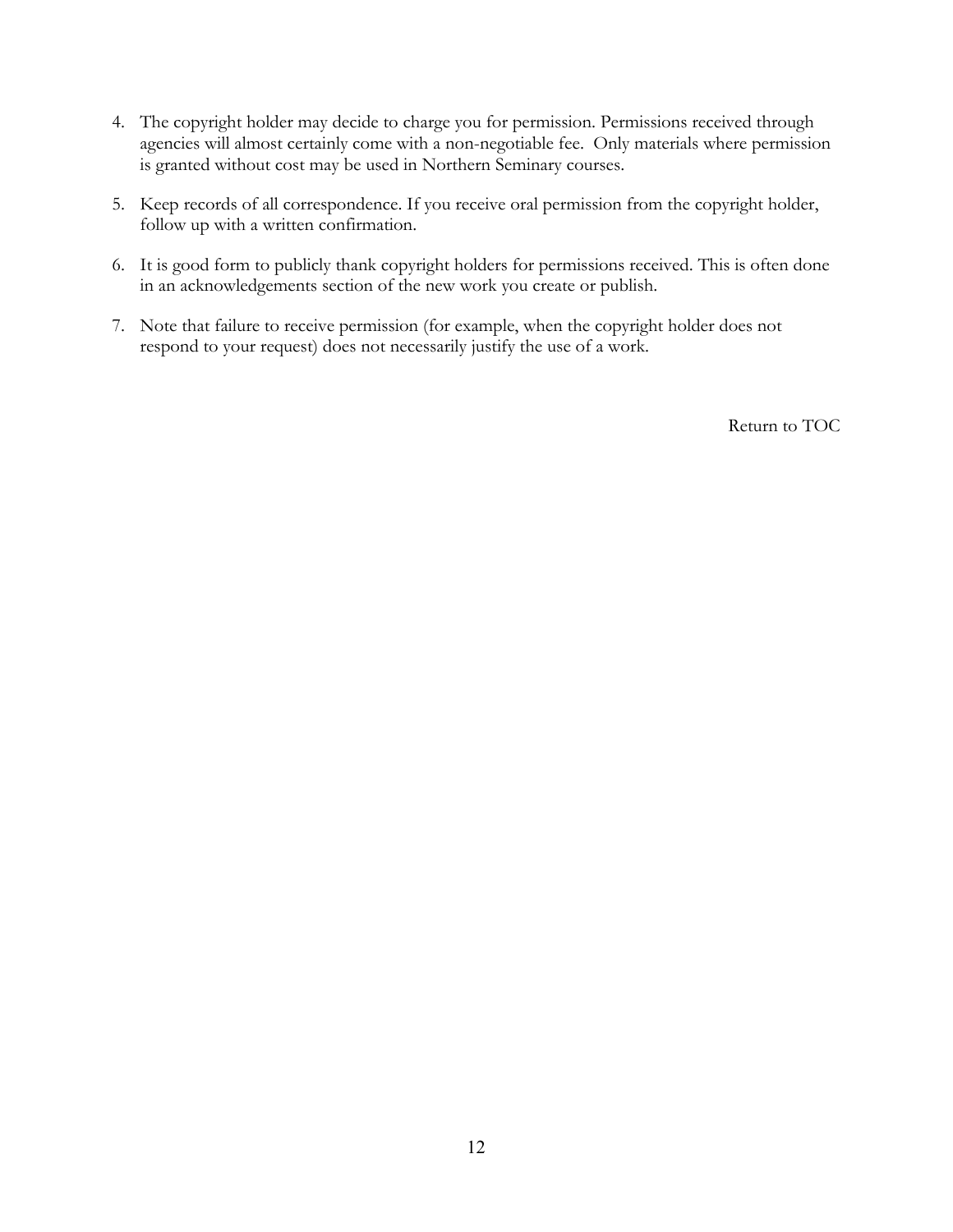# <span id="page-14-0"></span>**10. Sample Permission Request Letter**

If sending via postal mail, include a self-addressed, stamped envelope:

[date]

[copyright owner's or agent's name and address]

Dear [copyright owner or agent]:

I am writing to ask your permission to use [give full citation of the work] for the purpose of [describe the intended use in sufficient detail, especially whether the material will be posted online or will only be distributed in hard copy].

Please complete and return this form to me at your earliest convenience. Thank you very much for your consideration.

Sincerely yours,

[your name, position, and contact information]

I do \_\_\_\_\_\_ do not \_\_\_\_\_\_ grant permission for my work to be used for the purpose stated above.

Name \_\_\_\_\_\_\_\_\_\_\_\_\_\_\_\_\_\_\_\_\_\_\_\_\_\_\_\_\_\_\_\_\_\_\_\_

Signature \_\_\_\_\_\_\_\_\_\_\_\_\_\_\_\_\_\_\_\_\_\_\_\_\_\_\_\_\_\_\_\_\_

 $Date$   $\overline{\phantom{a}}$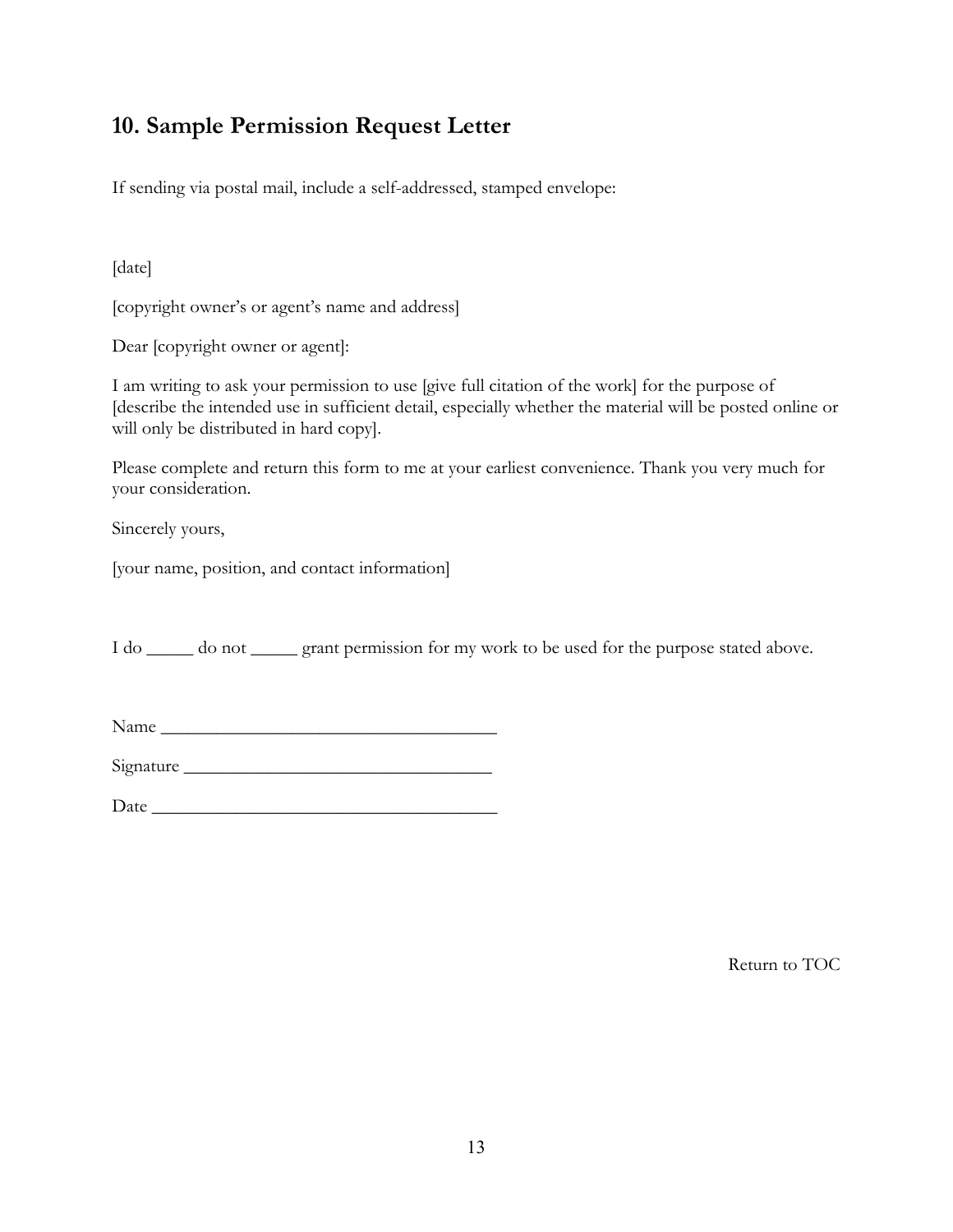# <span id="page-15-0"></span>**11. If You Violate Copyright**

## **Who is responsible?**

According to the law, responsibility to avoid violating copyright rests primarily upon the individual, not the academic institution. It is important therefore that you make a good-faith effort to understand the law and comply with it.

## **What if your good-faith efforts prove wrong?**

The only way to know for sure that you've applied the law incorrectly would be a court ruling against you. It is reassuring to know, however, that academic employees acting within the scope of their employment will not be held liable for the statutory damages of copyright infringement if they "reasonably believed and had reasonable grounds for believing that [their] use was fair use" (§504 c. 2, Copyright Act – see [http://www.copyright.gov/title17/92chap5.html#504\)](http://www.copyright.gov/title17/92chap5.html#504).

## **What if you are notified that you have violated copyright?**

The responsibility to monitor copyright compliance rests with the copyright holder. If a copyright holder believes that you have violated copyright, that person or his/her lawyer will most likely send you a "cease and desist" letter. If you receive such a letter but do not wish to comply because you believe your use is justified under the law, please notify Blake Walter, Northern Seminary Library, (630)620-2115, bwalter@seminary.edu. In some cases, we may choose to get legal advice.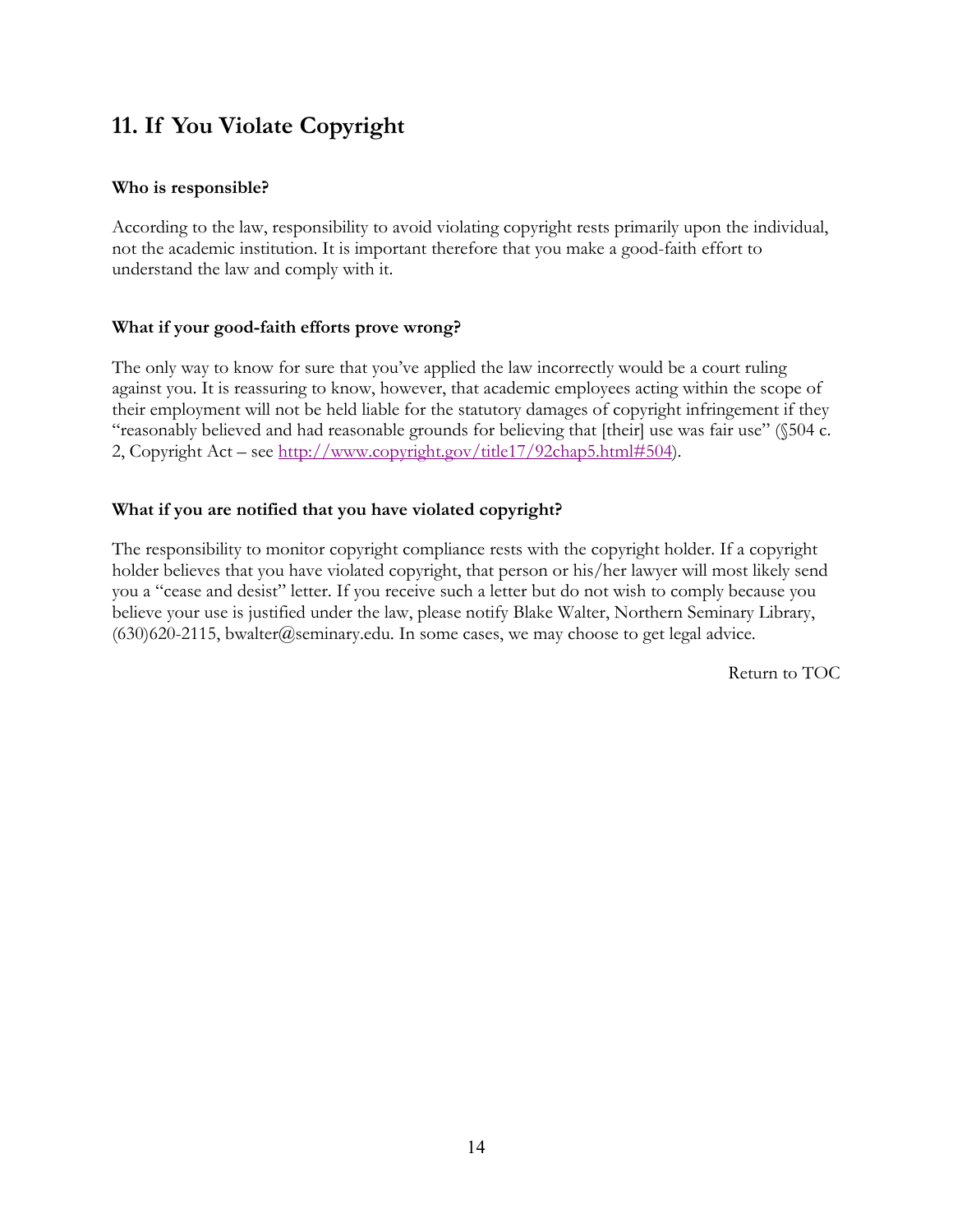# <span id="page-16-0"></span>**12. Managing Your Own Copyright**

## **Contracts with publishers**

When your book, article, image, or other work is accepted for publication, the publisher will give you a contract to sign. This contract usually transfers to the publisher all copyright of your work. The publisher is granted not only the exclusive right to publish your work, but also the exclusive right to enter into contracts or give permission for future uses of your work (such as its inclusion in a product such as JSTOR, its re-publication, or use by individual people) and to charge permission fees for such uses. Once you transfer your copyright to a publisher, even you, the author, must seek the publisher's permission for uses beyond what is permitted by Fair Use and the other exemptions specified in the law.

Although it may prove difficult, you are entitled to negotiate the contract. For example, you may want to assign to a publisher the right to publish your article in a scholarly journal, but reserve the right to make your article available on the Web in a publicly accessible archive after a certain length of time has passed.

Some publishers permit professors and students to freely copy works or parts of work for many academic uses. Other publishers have restrictive policies and require high permission fees. Consider the model you want to support. Copyright is one consideration among many to bear in mind when deciding which publishers to consider for your own publications.

This is not to say that publishers who charge permission fees are acting unfairly. Each publisher has a legitimate interest in how the works it publishes are made available and used, and at what price. The copyright law is concerned with balancing the interests of copyright holders and users of copyrighted works, in order to "promote the progress of science and the useful arts" (see chapter 2 of this guide, "The Meaning and Purpose of Copyright"). The better you understand copyright law, the better equipped you are to encourage publishers to maintain this balance.

## **Registering your copyright**

To register your copyright, follow the instructions provided by the U.S. Copyright Office at <http://www.copyright.gov>. As of January 2010, the registration fee is \$35.

It is not necessary to register your copyright in order to assert it. It is recommended that you do so, however, for the following reasons:

- If you want to encourage people to seek your permission for uses beyond what the law grants them, you should make it possible for them to find out who you are and how you may be reached.
- If you do not register your copyright with the U.S. Copyright Office, you may not be able to collect damages in the event of a lawsuit.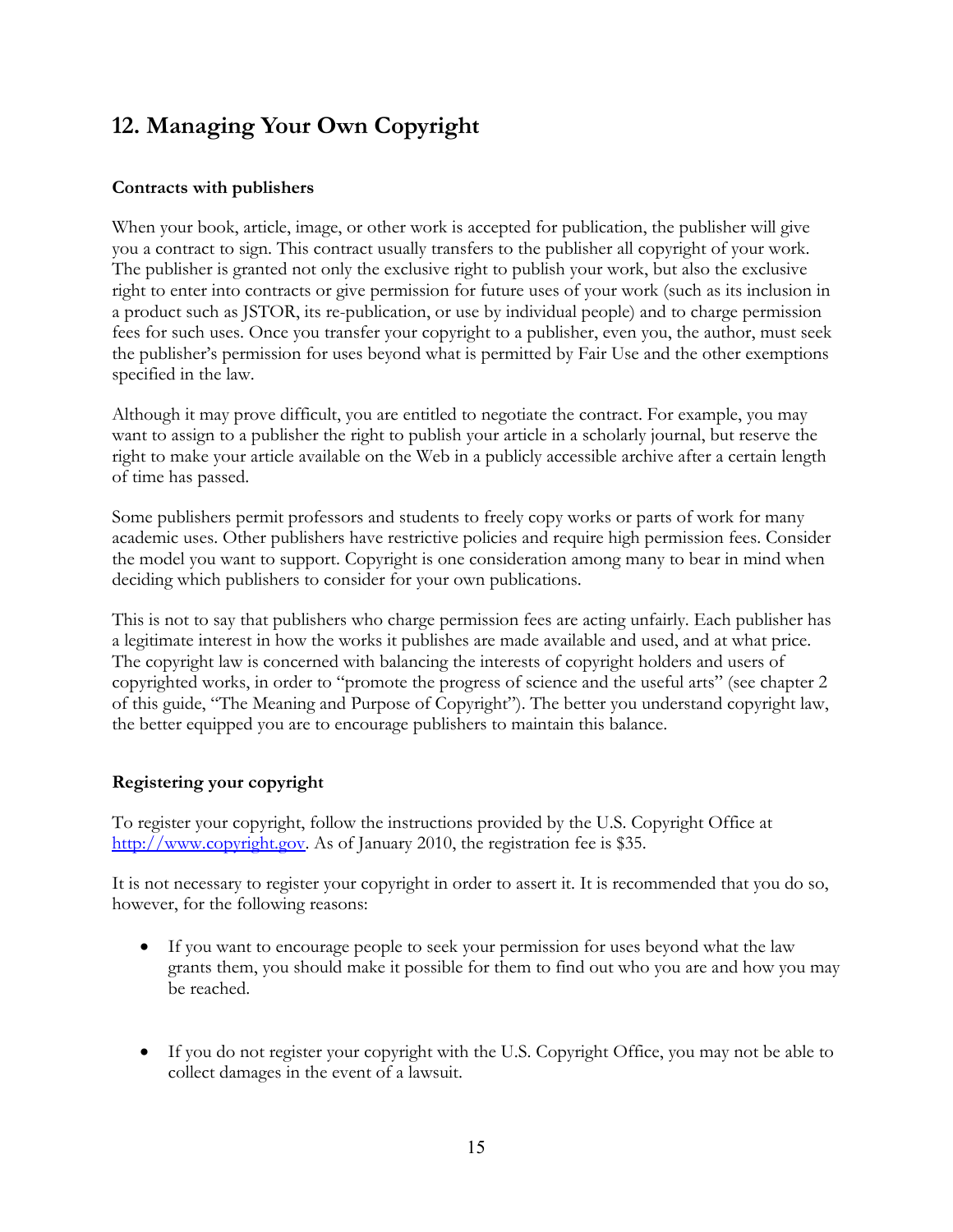### **Granting Permissions**

As a copyright holder, you may assign or license all or some of your rights to others. For example, you may decide to allow unlimited copying and distribution of your work with the proviso that the uses made of it be strictly non-commercial. Or, you may allow one theatre club to perform your play but not give permission to other clubs.

If you retain copyright to your work, consider marking it with a Creative Commons license in order to provide potential users with information about the types of uses you are willing to grant automatically. This will obviate the need for the user to get in touch with you to ask permission for those uses, and may help make your work more widely known and used. For more information, please consult https[://www.creativecommons.org/license](https://www.creativecommons.org/licenses)s.

Exclusive rights must be granted in writing, but nonexclusive rights (that is, rights you give to more than one party) can be granted orally as well as in writing.

## **Joint copyright**

You may hold copyright jointly with other creators or authors of a work. In such cases, the parties are free to exercise their rights independently, including the right to grant non-exclusive rights to new parties, as long as profits are shared equally. One party cannot re-assign copyright or grant an exclusive right to new parties, however, without the consent of the others.

If you embark upon a work of joint authorship, you are advised to consider the copyright question carefully. You and your colleague(s) should put your copyright agreement in writing, before the project begins.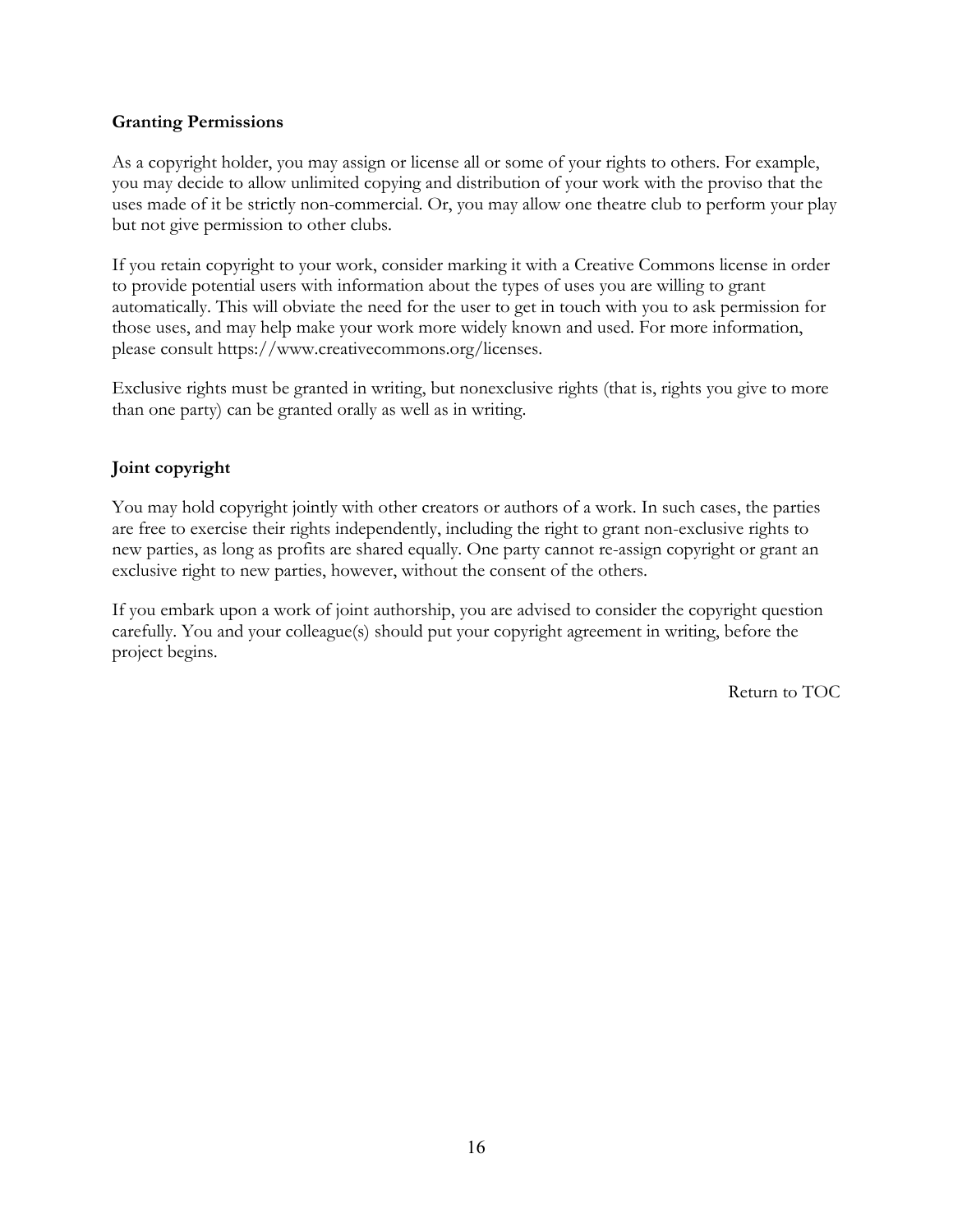# <span id="page-18-0"></span>**13. Copyright Notices and Warnings**

### **Notice for interlibrary-loan orders and copies made for library patrons:**

This notice must be printed prominently on interlibrary-loan order forms and posted at locations where copies are made for patrons:

Notice: Warning concerning copyright restrictions. The copyright law of the United States (Title 17, United States Code) governs the making of photocopies or other reproductions of copyrighted material. Under certain conditions specified in the law, libraries and archives are authorized to furnish a photocopy or other reproduction. One of these specific conditions is that the photocopy or reproduction is not to be used for any purpose other than private study, scholarship or research. If a user makes a request for, or later uses, a photocopy or reproduction for purposes in excess of Fair Use that user may be liable for copyright infringement. This institution reserves the right to refuse a copying order if, in its judgment, fulfillment of the order would involve violation of copyright law.

### **Notice for copies made for purposes of Populi, e-reserve, and reproductions by the library for archival purposes:**

This notice must be affixed to copies made, unless the copy already contains a notice of copyright:

This material may be protected by copyright.

A better notice, recommended especially for works delivered via Populi:

This material is made available for the educational purposes of students enrolled in [course] at Northern Seminary. The material is subject to U.S. copyright law and is not for further reproduction or transmission.

### **Notice for copying equipment:**

This notice must be posted on or near all photocopiers and other similar equipment on campus.

Notice: The copyright law of the United States (Title 17, U.S. Code) governs the making of photocopies or other reproductions of copyrighted material. The person using this equipment is liable for any infringement. For more information, please consult the Northern Seminary Copyright Guide at \_\_\_\_\_\_\_\_\_\_\_\_\_\_\_\_\_\_\_\_\_\_\_\_\_\_\_\_\_\_\_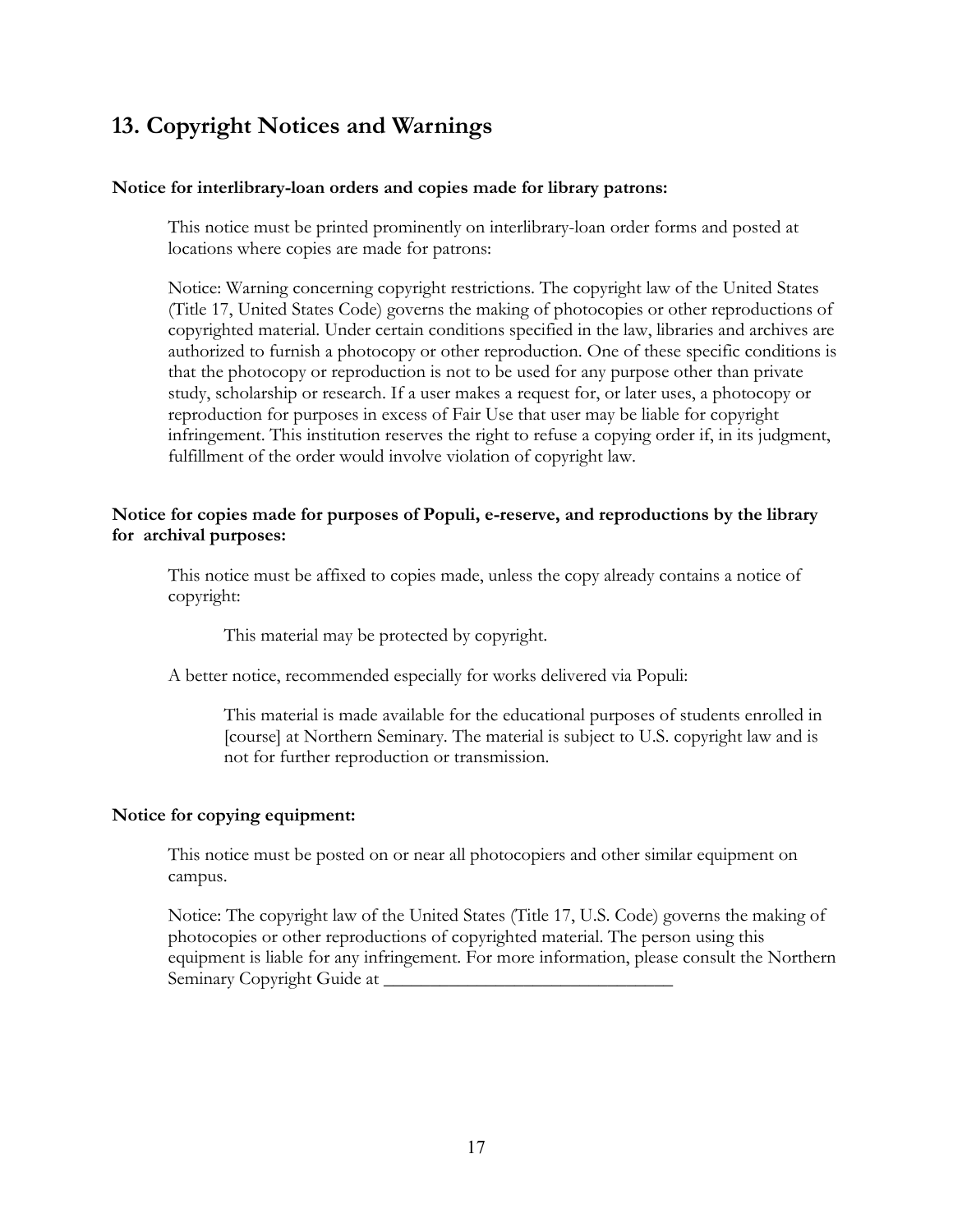## **Notice for CCLI-licensed material used in chapel:**

From the CCLI web site: As part of the terms and agreement you are responsible for including the copyright information on all songs reproduced under the Church Copyright License. This includes the song title, writer credit(s), copyright notice, and your church's CCLI license number…for example:

"Hallelujah" words and music by John Doe ©2000 Good Music Co. CCLI License # 0000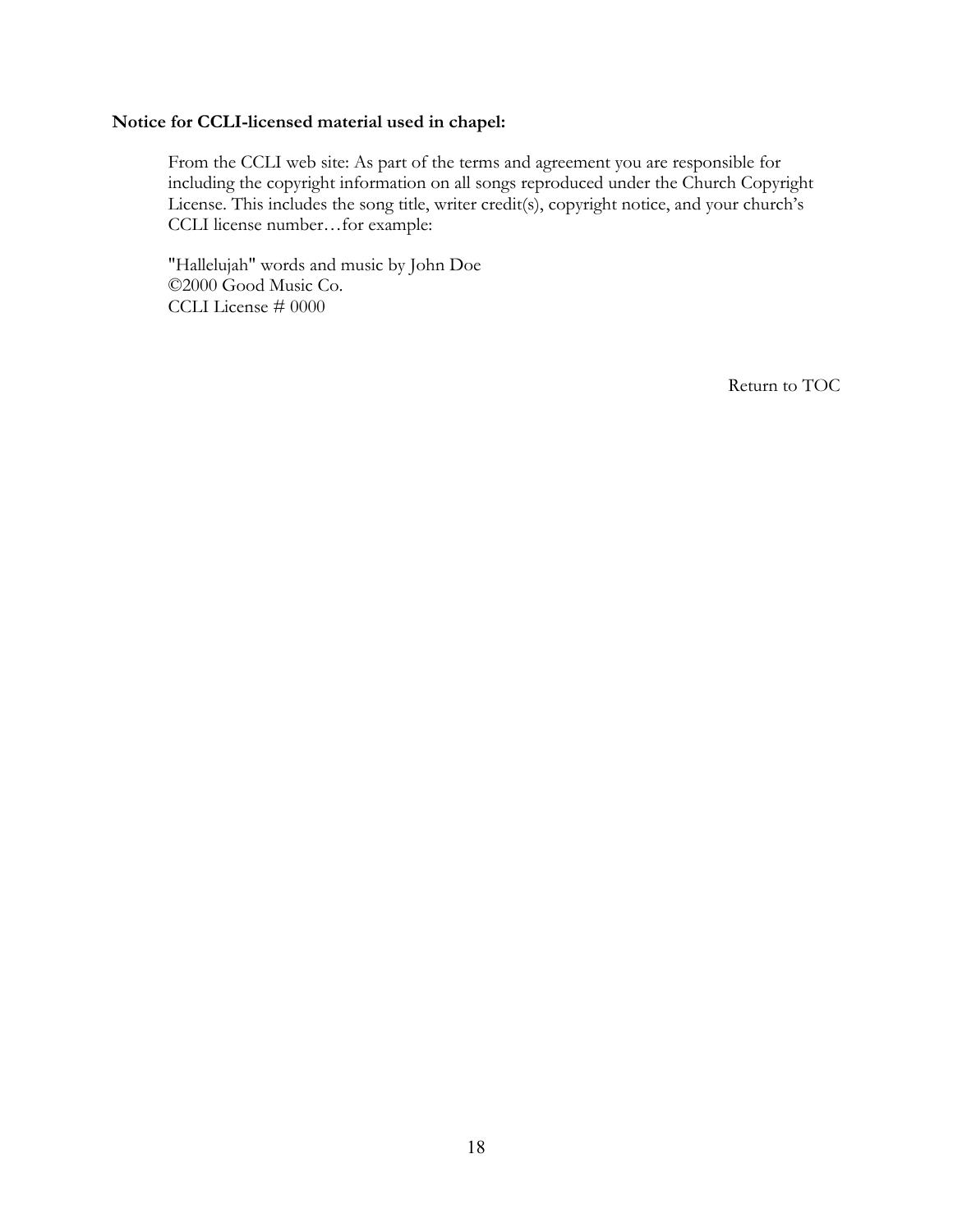# <span id="page-20-0"></span>**14. Use of Copyrighted Materials in Courses**

This section describes how you may use documents (book chapters, journal articles, etc.), audio, video, or images in Populi or on reserve in the library.

For assistance, please contact Blake Walter, Northern Seminary Library, (630)620-2115, bwalter@seminary.edu.

Note: the application of Fair Use to the provision of course readings in particular is a highly contested area of copyright law. The following policy is based upon an extensive lay review of existing case law, opinions published by lawyers, and the official positions of such parties as the Association of American Universities, Association of Research Libraries, Association of American University Presses, and Association of American Publishers. Some aspects of our policy, such as the status of book chapters and the rules for journal articles, are not given in the text of the law, but represent what we believe is a moderate yet assertive understanding of the spirit of the law.

- 1. You may create a link in your Populi course to a copy of the work that is available elsewhere on the Web. For example, you may wish to create a link to a journal article that is available in full text online through Northern Seminary Library. In such cases, no copyright consideration comes into play. To determine which articles are available online, or for help creating the link, please consult Blake Walter in the library.
- 2. If linking is not possible, follow the steps given in chapter 5 of this guide, "When Copyright Permission is Needed," modified as follows:
	- a) Copies of book chapters and journal articles may be posted without getting permission, subject to the following limitations:

Copyright permission is required for:

1) book chapters (or parts of books) equal to more than  $7\%$  of the whole book. Apply this rule to single-author books and to edited volumes.

A single photocopy of a book chapter or a part of a book may, however, be placed on reserve at the front desk in the library without copyright permission *if the library does not own a copy of the book.*

2) journal articles listed in your syllabus. Because journal articles are usually short works, it generally is not acceptable to post only a portion of a journal article as an assigned reading. In the case of a long article, it is acceptable to post up to 7% of an article in Populi without copyright permission.

A single photocopy of a journal article may, however, be placed on reserve at the front desk in the library without copyright permission.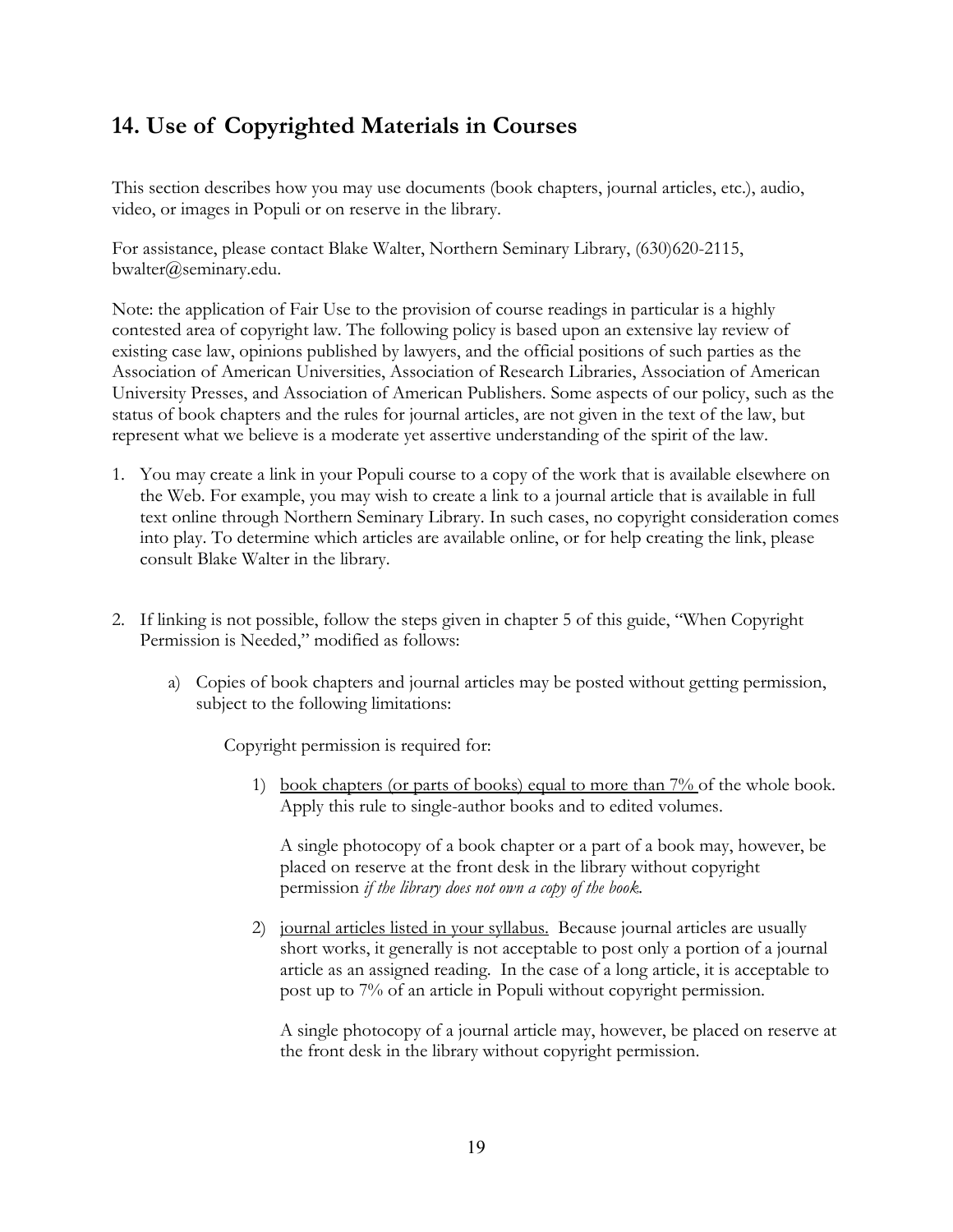b) Copies of dramatic literary or musical works, such as stage plays, operas, and audiovisual recordings, may only be uploaded to Populi "in an amount comparable to that which is typically displayed in the course of a live classroom session."

It is never permissible to remove or defeat encryption or copyright protection measures on media in order to create a digital copy.

- 3. If copyright permission is required for any material you wish to use, you must provide proof of granted copyright permission before the material will be uploaded to Populi. Faculty are responsible for securing copyright permission; only materials where permission is granted without cost may be used.
- 4. The distribution of photocopied materials in class is governed by these same principles. It is a violation of Northern Seminary copyright policy to distribute copies of copyrighted material without prior permission from the copyright holder.
- 5. Materials posted in Populi, placed on reserve in the library, or distributed in class:
	- must not substitute for the purchase of books or other materials readily available on the market for a fair price.
	- must not be copyright protected "consumable materials" such as workbooks, answer books, quizzes, etc. intended to be purchased and used by every student.
	- must not be copies of works that are marketed "primarily for the purpose of display as part of mediated instructional activities transmitted via digital networks." In other words, commercially available online instructional modules cannot be copied; they must be purchased.
	- must include a notice of copyright. For the wording of notices and warnings, see chapter thirteen of this guide, "Copyright Notices and Warnings."
	- must not be made from a copy that was not lawfully made and that you knew or had reason to believe was not lawfully made.

### **Sample Scenarios**

**Q:** I have created some course Web pages outside of Populi. Is it OK for me to post copyrighted documents there for my students to read online and/or download?

A: No. The seminary interprets such activities as falling outside the scope of Fair Use and other copyright exemptions described in this section. You must get permission of the copyright holders before posting copyrighted documents in this way.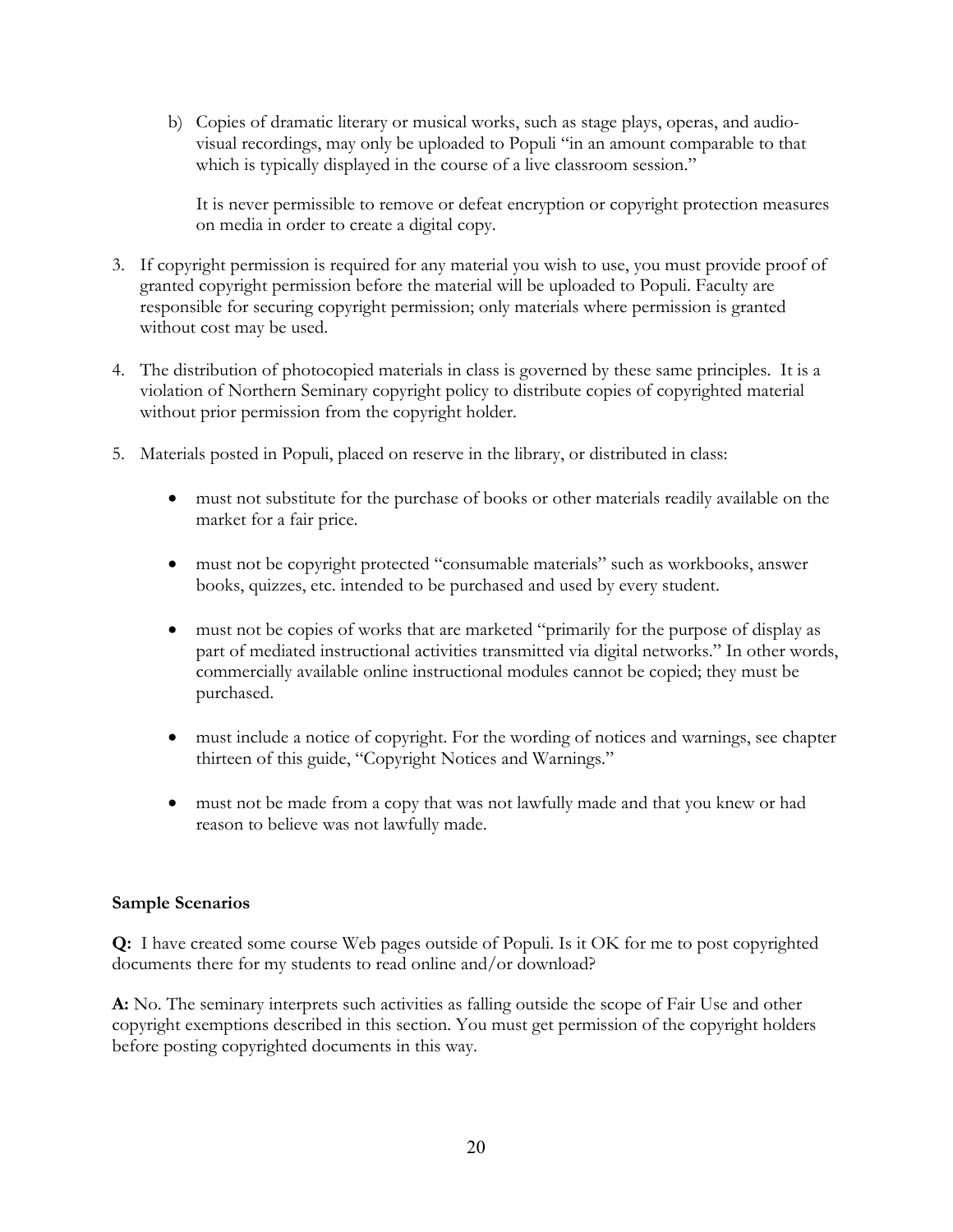### Fair Use analysis:

Purpose: favorable. The use is being made at a nonprofit educational institution for the purpose of teaching, research, or scholarship.

Nature: moderately favorable. The documents (let us assume) have been previously published and are factual or nonfiction works.

Amount: moderately unfavorable. The whole work is being posted.

Effect: unfavorable. Making the documents freely and publicly available online could replace sale of the work or significantly impair the market or potential market for the work. (This is the decisive factor in our overall determination against Fair Use in this scenario, based on the seminary's understanding of U.S. case law.)

**Q:** I want my students to watch a video of a political speech and analyze it rhetorically. Can I post a copy of this video within Populi in order to stream it to my students over the Web?

**A:** Yes. The seminary considers this an instance of Fair Use. Note also that you could choose to place a copy of the video on reserve at the library.

## Fair Use analysis:

Purpose: favorable. The use is being made at a nonprofit educational institution for the purpose of teaching, research, scholarship, criticism or comment. Populi restricts access to only your students.

Nature: moderately favorable. The video (let us assume) has been previously published and is factual or nonfiction.

Amount: moderately favorable. The whole work is being posted, but this length is appropriate to the favored educational purpose. It will be displayed "in an amount comparable to that which is typically displayed in the course of a live classroom session."

Effect: favorable. Streaming the video from Populi does not significantly impair the market or potential market for the work because Populi restricts access to only your students.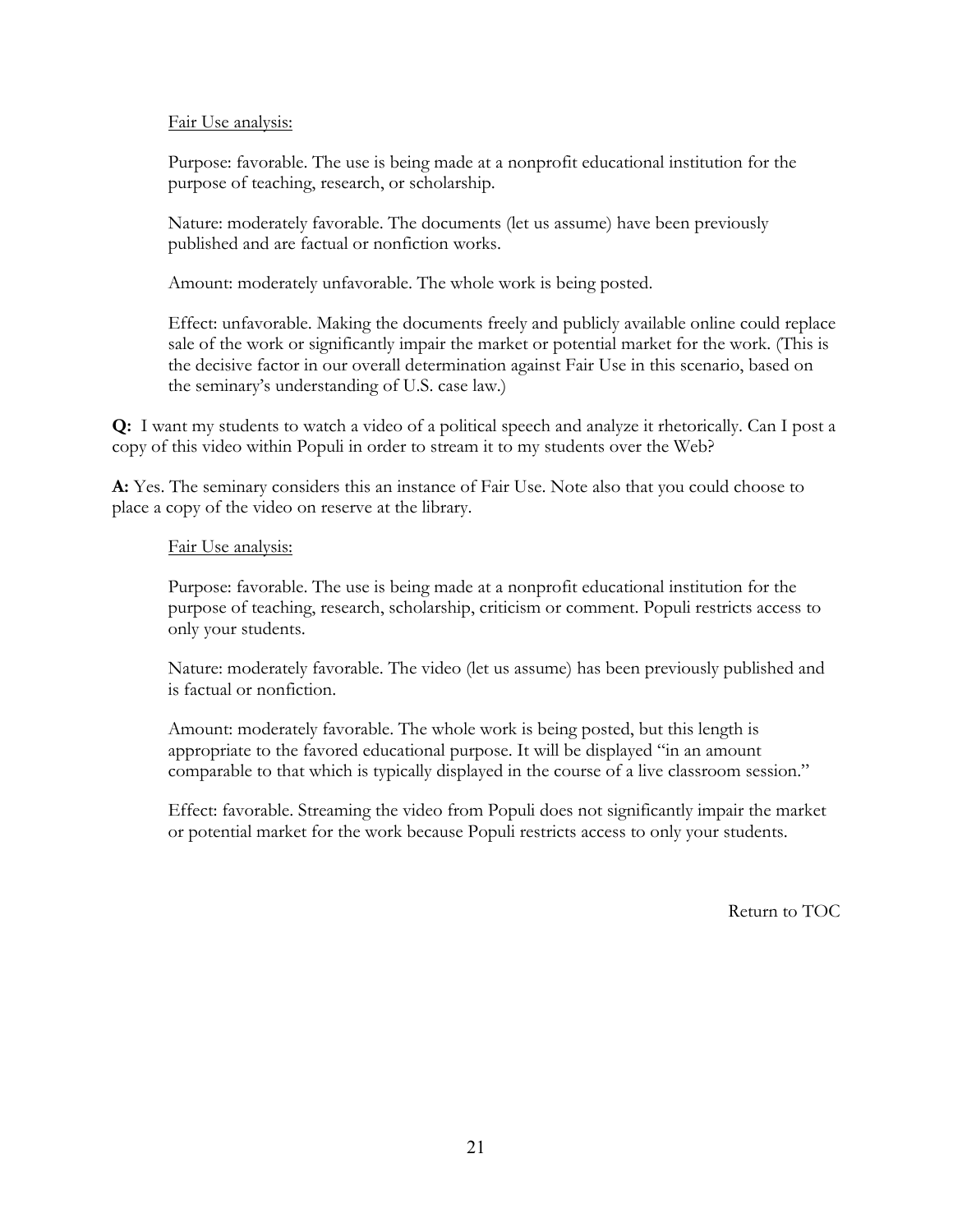# <span id="page-23-0"></span>**15. Chapel Services**

This section describes how you may use works in chapel.

Follow the steps given in chapter 5 of this guide, "When Copyright Permission is Needed," modified as follows.

The following is not an infringement of copyright:

"Performance of a nondramatic literary or musical work or of a dramatico-musical work of a religious nature, or display of a work, in the course of services at a place of worship or other religious assembly." *§110 (3), Copyright Act* 

While Section 110 (3) of the Copyright Act gives broad permission for the performing or displaying of certain copyrighted works like hymns, Christmas cantatas, passion plays, etc., it does not give permission to duplicate or distribute copyrighted material. It also only governs activity taking place at the place of worship, not activity outside the place of worship or the transmission of copyrighted works to outside the place of worship. *Copying* a sheet of music onto a transparency or *scanning or transcribing it* to a digital image that can be projected from a computer is not permitted by §110 (3).

All music copied either onto handouts to be distributed or into a digital format for projection on a screen for chapel is subject to the terms of the seminary's CCLI license. During scheduled reporting periods, all instances of copying are tallied and reported back to CCLI. Complete information on the CCLI license can be found at [https://us.ccli.com/,](https://us.ccli.com/) including instructions in the site's Support section.

Works not covered by CCLI may not be duplicated for chapel services without prior permission from the copyright holder.

Any recordings of chapel services should not include the performance or display of copyrighted works unless prior permission has been obtained to further broadcast the copyrighted material outside of the chapel service.

For further information about the seminary's CCLI license, contact Blake Walter, (630)620-2115, bwalter@seminary.edu.

### **Sample Scenarios**

**Q**: May I project a passage of Scripture on the screen during a chapel service, taken from any version of the Bible?

**A**: One of the best resources to consult is http://www.biblegateway.com. Follow the links to "Available Versions", click on a specific version, and click on the link to view copyright information about that version. Many versions allow copying or quoting of passages up to 500 verses, often with additional permissions specifically for use in worship services or church bulletins.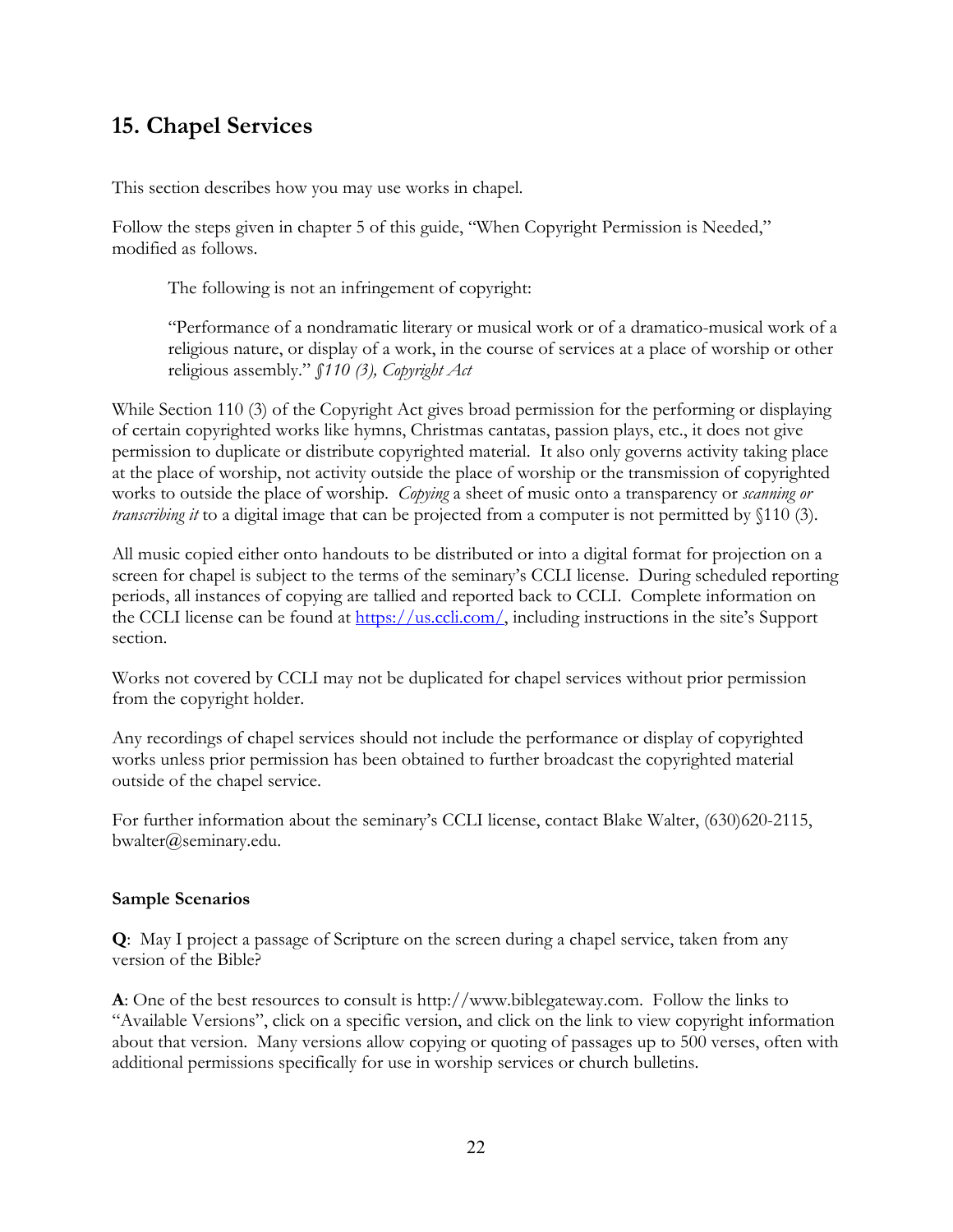**Q**: May I project the words or music of a hymn or praise song?

**A**: Only if the work is included under the terms of our CCLI license.

**Q**: May I project images taken from the Web or elsewhere?

**A**: Be careful with the use of images in multimedia presentations. Unless you know that the image is in the public domain ("old" art, architecture visible to the public), or you know that the site from which the images come gives permission to use the material in presentations, you might not have permission to use it. Projection for a limited time to a limited audience (the duration of a chapel session) is more likely to be covered by Fair Use than presentations that are recorded for future playback or uploading to the Web. Use for chapel is different than use in a classroom. (See chapter 16 below.)

**Q**: May I show a clip from an audio-visual work during a chapel service?

**A**: "Dramatico-musical works of a religious nature" are permitted. For non-religious audio-visual works, short clips that do not represent a substantial portion of a work or the heart of a work are permissible under Fair Use. Especially when working with audio-visual clips from the Internet, check for a Creative Commons license that gives permission for non-profit use.

**Q**: May I photocopy the sheet music for all of the performers participating in a chapel service?

**A**: Only if it is covered by the seminary's CCLI license or if the work specifically gives permission for such copying. Even if a hymn is in the public domain, the sheet music in the hymnal is most likely copyrighted by the publisher.

Fair Use analysis:

Purpose: favorable. The use is being made at a nonprofit educational institution.

Nature: unfavorable. The music to be performed is a highly creative work.

Amount: unfavorable. The whole work is being copied.

Effect: unfavorable. The photocopying would replace sale of the work and numerous copies would be made. A mature market exists to supply sheet music to musicians.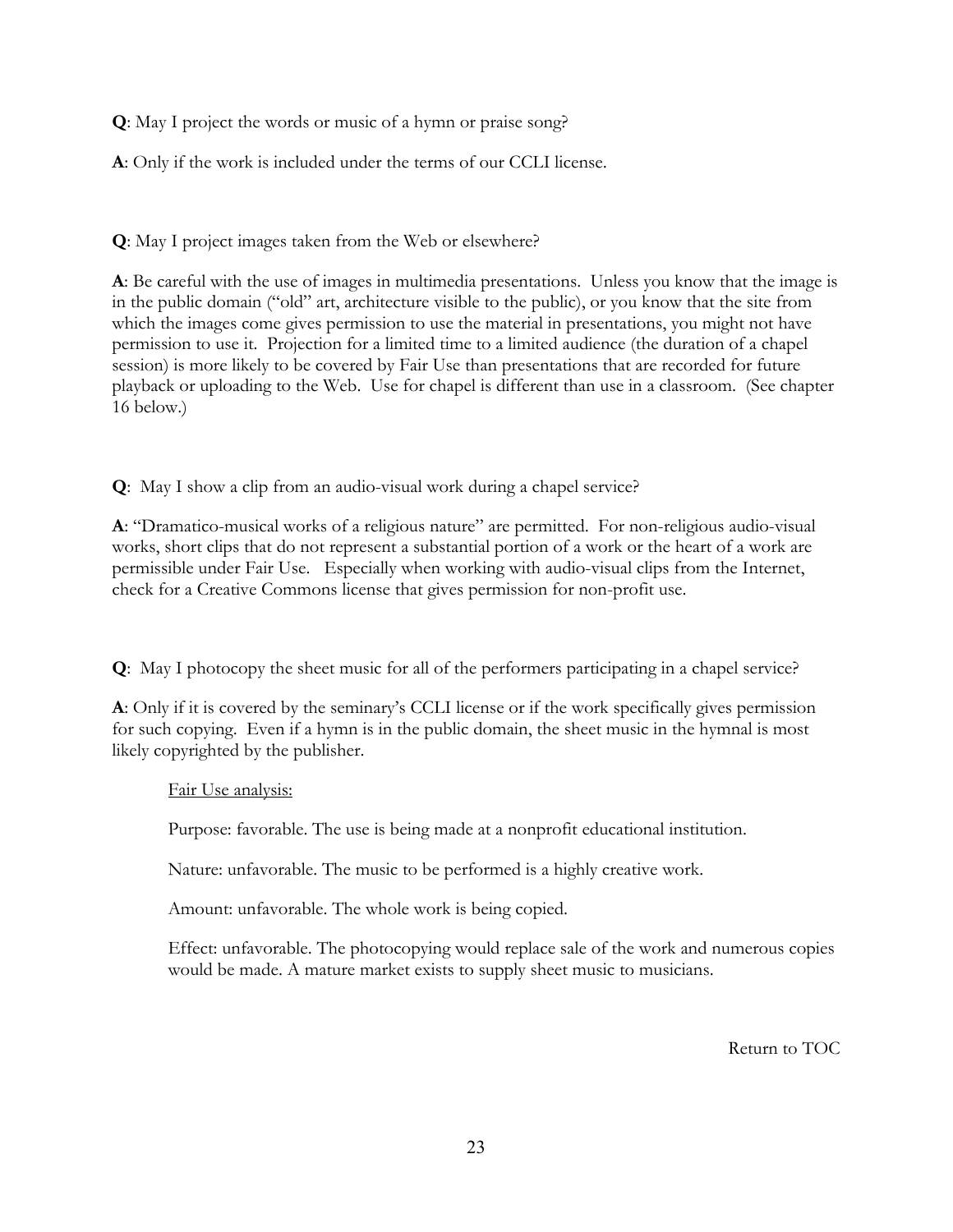# <span id="page-25-0"></span>**16. Classroom Activities**

This section describes how you may use works in the classroom. The law provides broad permission for most classroom activities.

Follow the steps given in chapter 5 of this guide, "When Copyright Permission is Needed," modified as follows.

The following is not an infringement of copyright:

"Performance or display of a work by instructors or pupils in the course of face-to-face teaching activities of a nonprofit educational institution, in a classroom or similar place devoted to instruction, unless, in the case of a motion picture or other audio-visual work, the performance, or the display of individual images, is given by means of a copy that was not lawfully made under this title and that the person responsible for the performance knew or had reason to believe was not lawfully made." *§110 (1), Copyright Act* 

## **Sample Scenarios**

**Q**: I use PowerPoint slides to supplement my course lectures. May I include on them cartoons, graphs, or other images that I copied from elsewhere?

**A**: Yes. This use is justified by the copyright exemption described in this section. But be sure to exercise good scholarly practice by citing your sources.

**Q**: Can I safely quote the following phrase in class: "When stride is long, and breath is deep, and keen the mountain-air, Come back to me! Come back to me, and say my land is fair!"

**A**: This is an odd question. Why do you ask?

**Q**: May I show a documentary or play a piece of music in class?

**A**: Yes. These uses are justified by the copyright exemption described in this section.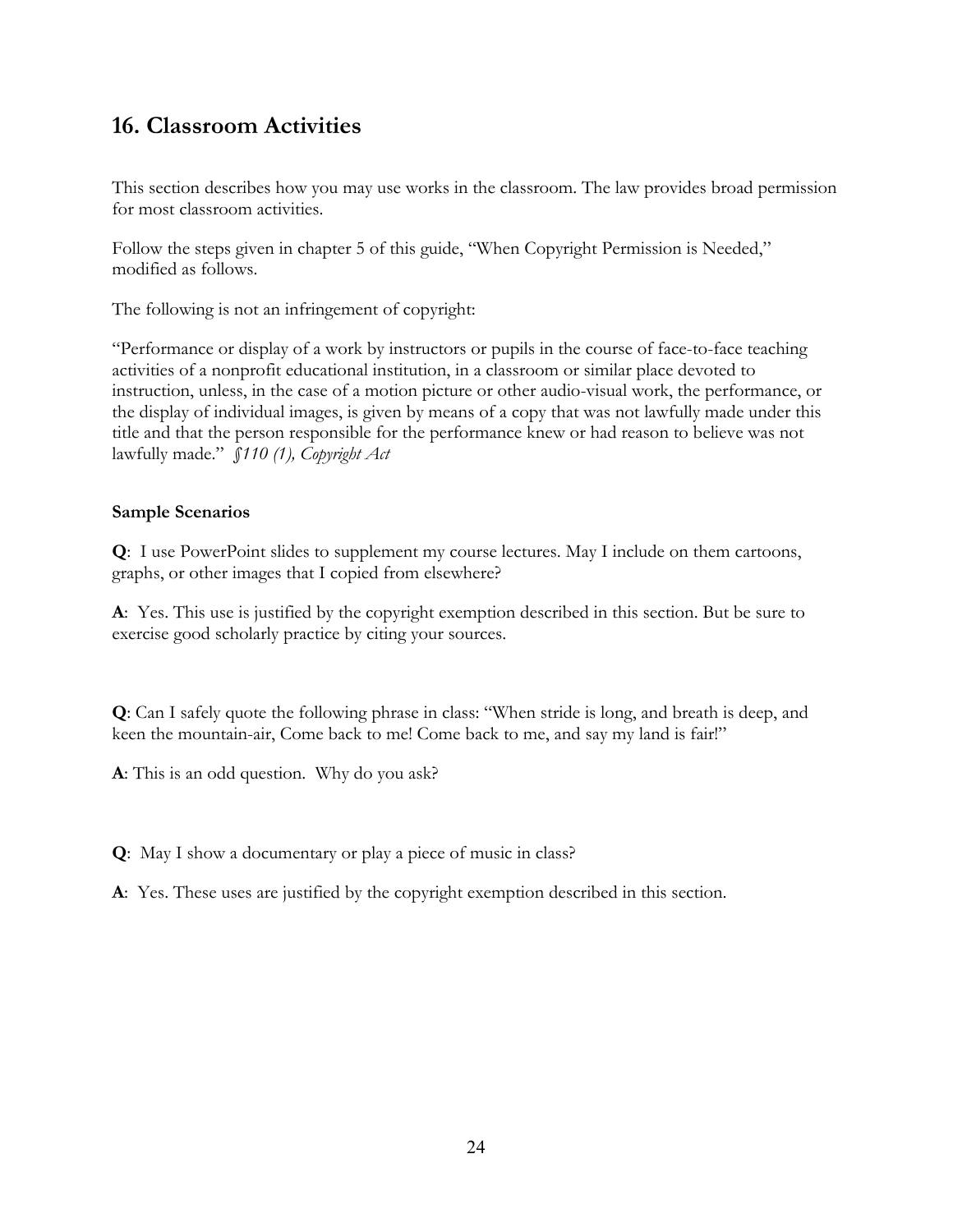## **Note about the TEACH Act [\(http://www.copyright.gov/legislation/pl107-273.html](http://www.copyright.gov/legislation/pl107-273.html))**

In 2002, Congress expanded Section 110 (2) of the copyright law to provide additional options for educators wanting to broadcast copyrighted material for the purpose of distance education. The TEACH Act adds over 13 requirements/conditions to what may be transmitted for the purposes of distance education. An unfortunate side-effect of the TEACH Act is that meeting the requirements of the Act is so complex, many educators resort to Fair Use instead because it is less complex than the expanded regulations of Section 110 (2). A suggested checklist for the TEACH Act can be found at:

[https://northernseminary.libguides.com/open\\_access/uoftx\\_libraries\\_teach\\_act\\_information](https://northernseminary.libguides.com/open_access/uoftx_libraries_teach_act_information)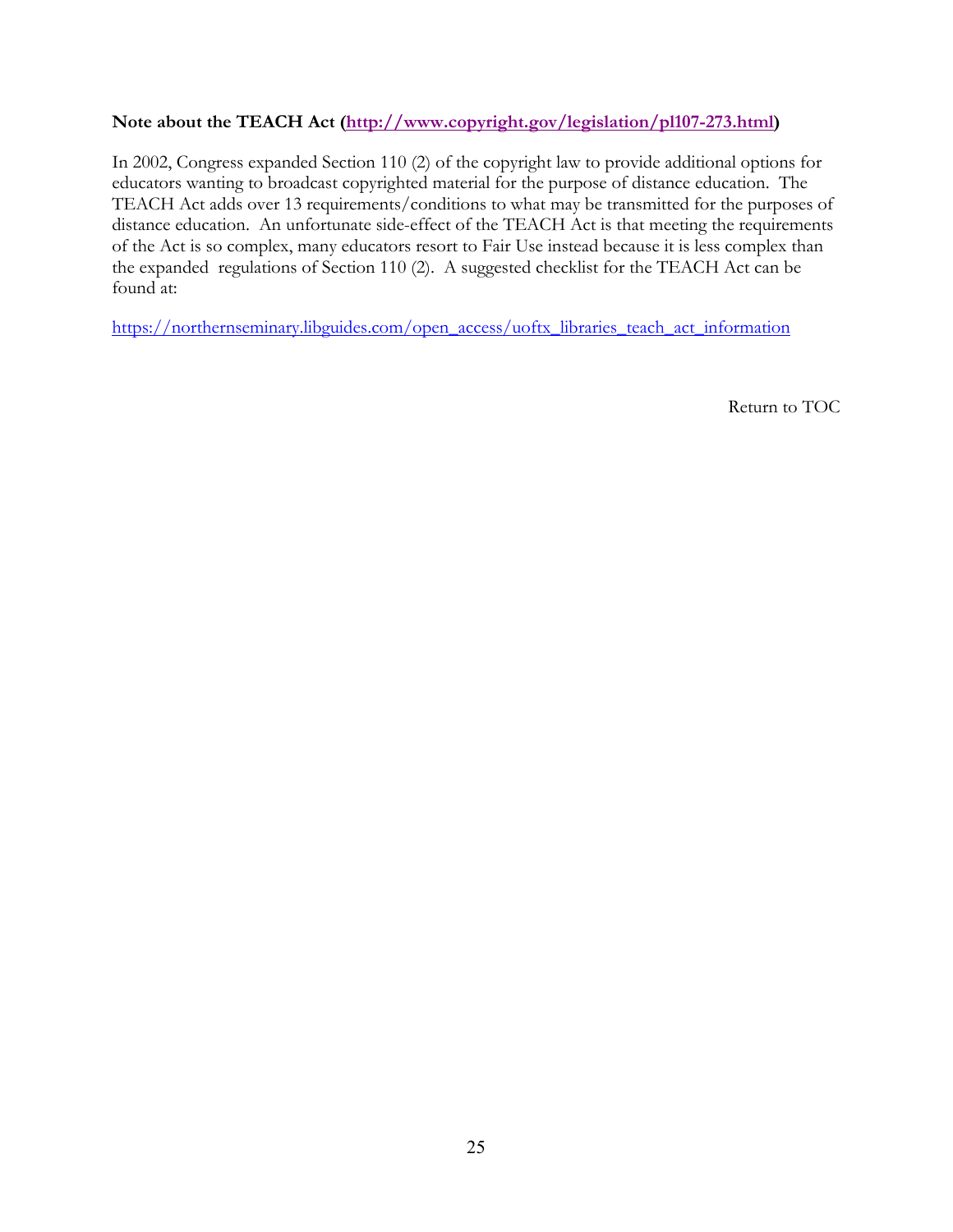# <span id="page-27-0"></span>**17. Non-Curricular—File Sharing or Copying CDs / DVDs / Documents / Other Media**

This section describes how faculty, staff, and students may copy or reformat works for noncurricular purposes.

Follow the steps given in chapter 5 of this guide, "When Copyright Permission is Needed."

## **The Digital Millennium Copyright Act (DMCA) & Campus Liability**

In 1998, the Digital Millennium Copyright Act added section 512 to Chapter 5 of Title 17, United States Code. Section 512 provides some limitations to liability for network service providers, which includes most college and university I.T. departments. One of the prerequisites for network service providers is to list on their web site and provide the Copyright Office the contact information for a designated agent to respond to infringement notifications from copyright holders. See [https://northernseminary.libguides.com/open\\_access/dmca\\_copyright\\_directory](https://northernseminary.libguides.com/open_access/dmca_copyright_directory)

Northern Seminary's designated agent is Blake Walter, (630)620-2115, bwalter@seminary.edu.

## **Sample Scenarios**

**Q**: I own some videotapes and would like to transfer them to DVD. Is that OK?

**A**: Yes. Fair Use is generally understood to include the right to reformat material you own. This is especially true if the DVD version is not available on the market.

**Q**: I borrowed a CD from the library. May I make a copy of it for myself?

**A**: Only if you get the copyright owner's permission.

**Q**: I'm creating a PowerPoint presentation for an upcoming meeting on campus. Can I include an image I found on the Web?

**A**: Probably, but it would be better to use an image that provides explicit permission for such uses. (See the Sample Scenario for the use of images in chapel in chapter 15.)

Fair Use analysis:

Purpose: moderately favorable. Your use is for an activity of a nonprofit educational institution, but it isn't for the purpose of teaching or scholarship.

Nature: moderately unfavorable. The image is creative rather than factual.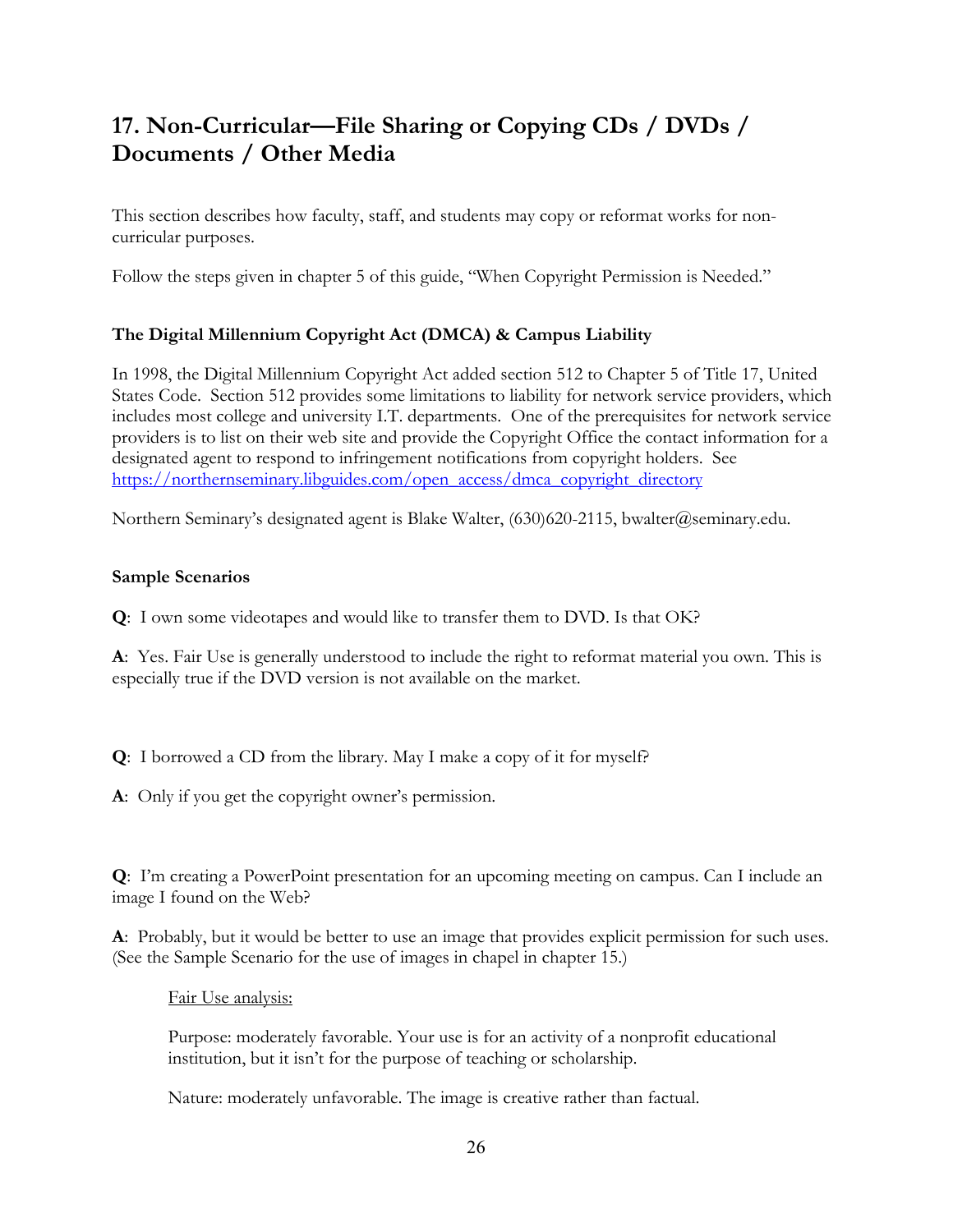Amount: unfavorable. You want to use the whole work.

Effect: favorable. You are making only one copy, and there is no significant effect on the market or potential market for the image. You are making the image available only for a limited time.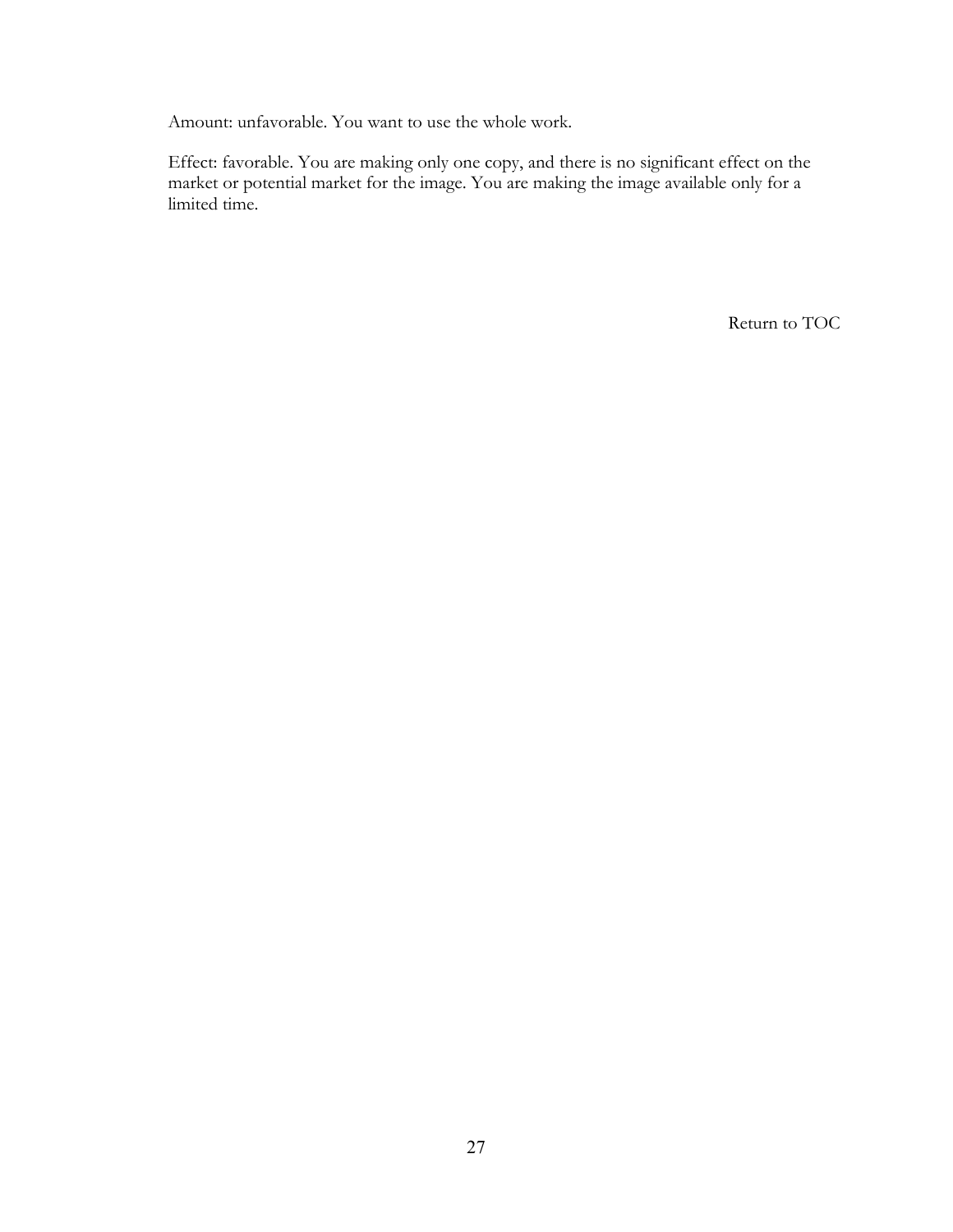## <span id="page-29-0"></span>**18. Non-Curricular—Personal Web Pages**

This section describes how faculty, staff, and students may use works on non-curricular Web pages.

Follow the steps given in chapter 5 of this guide, "When Copyright Permission is Needed."

### **Sample Scenarios**

- **Q**: Can I include on my Web site a text or image created by someone else?
- **A**: Probably not, unless you have the copyright owner's permission.

### Fair Use analysis:

Purpose: moderately unfavorable. Your use is entertainment or general interest. If you are profiting from the site, your use is commercial (less favorable).

Nature: favorable or unfavorable. The work in question is factual (more favorable) or creative (less favorable).

Amount: favorable or unfavorable. You are using a portion of the work (more favorable) or the whole work (less favorable).

Effect: unfavorable. You are making the work publicly accessible. This could replace sale of the work or significantly impair the market or potential market for the work.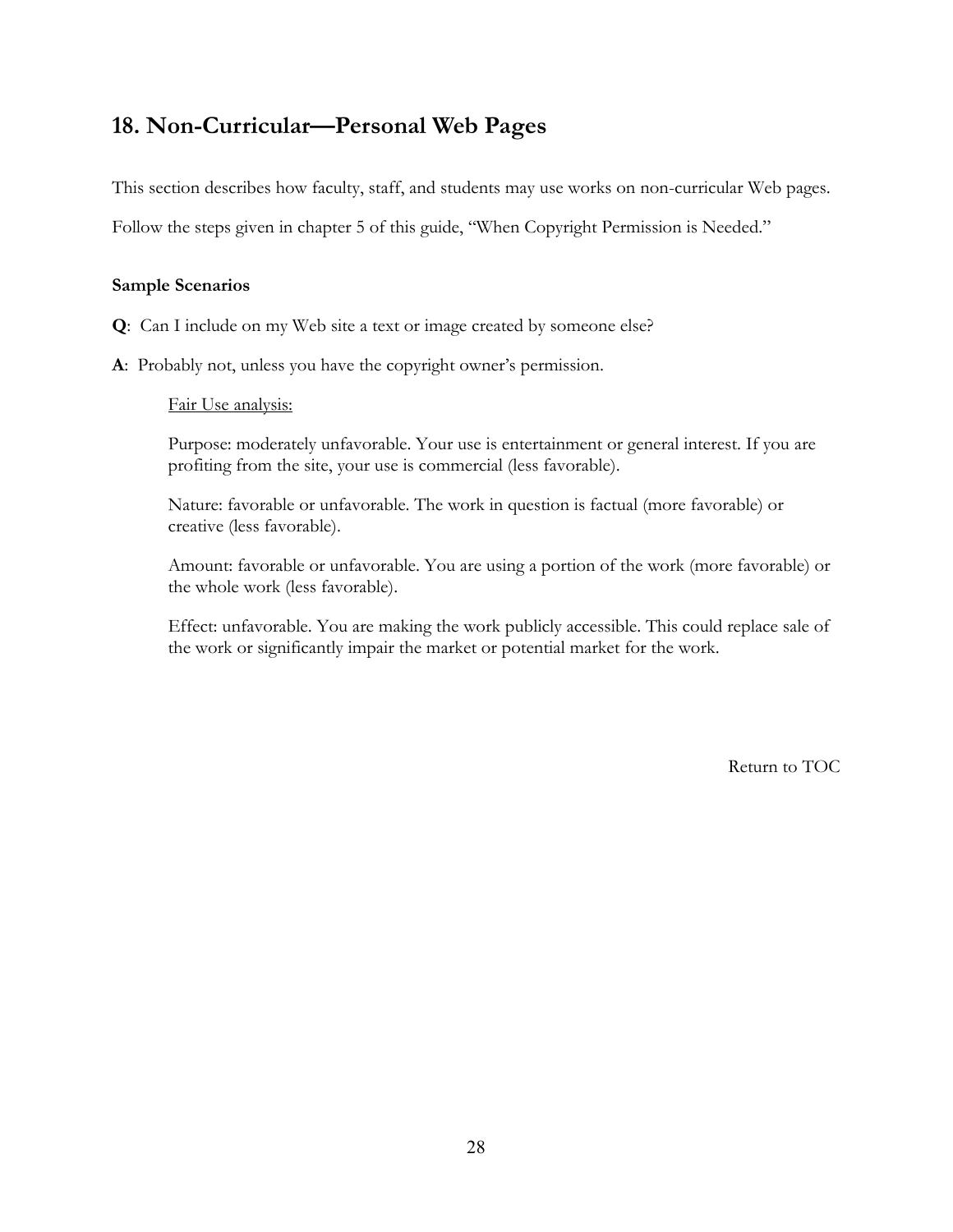# <span id="page-30-0"></span>**19. Non-Curricular—Posters / Signs**

This section describes how faculty, staff, and students may use works on posters or signs to be displayed publicly.

Follow the steps given in chapter 5 of this guide, "When Copyright Permission is Needed."

### **Sample Scenarios**

- **Q**: Can I include on my poster an image I found on the Web?
- **A**: Probably, but it would be better to use an image that provides explicit permission for such uses.

### Fair Use analysis:

Purpose: favorable or unfavorable. Your use is educational (more favorable) or entertainment or general interest (less favorable). If you are advertising a commercial service, your use is less favorable.

Nature: favorable or unfavorable. The image has low artistic value (more favorable) or high artistic value / creativity (less favorable).

Amount: unfavorable. You are using the whole image.

Effect: moderately favorable. You are making the work publicly accessible, but only for a limited time. Your use of the image likely will not replace sale of the work or significantly impair the market or potential market for the work.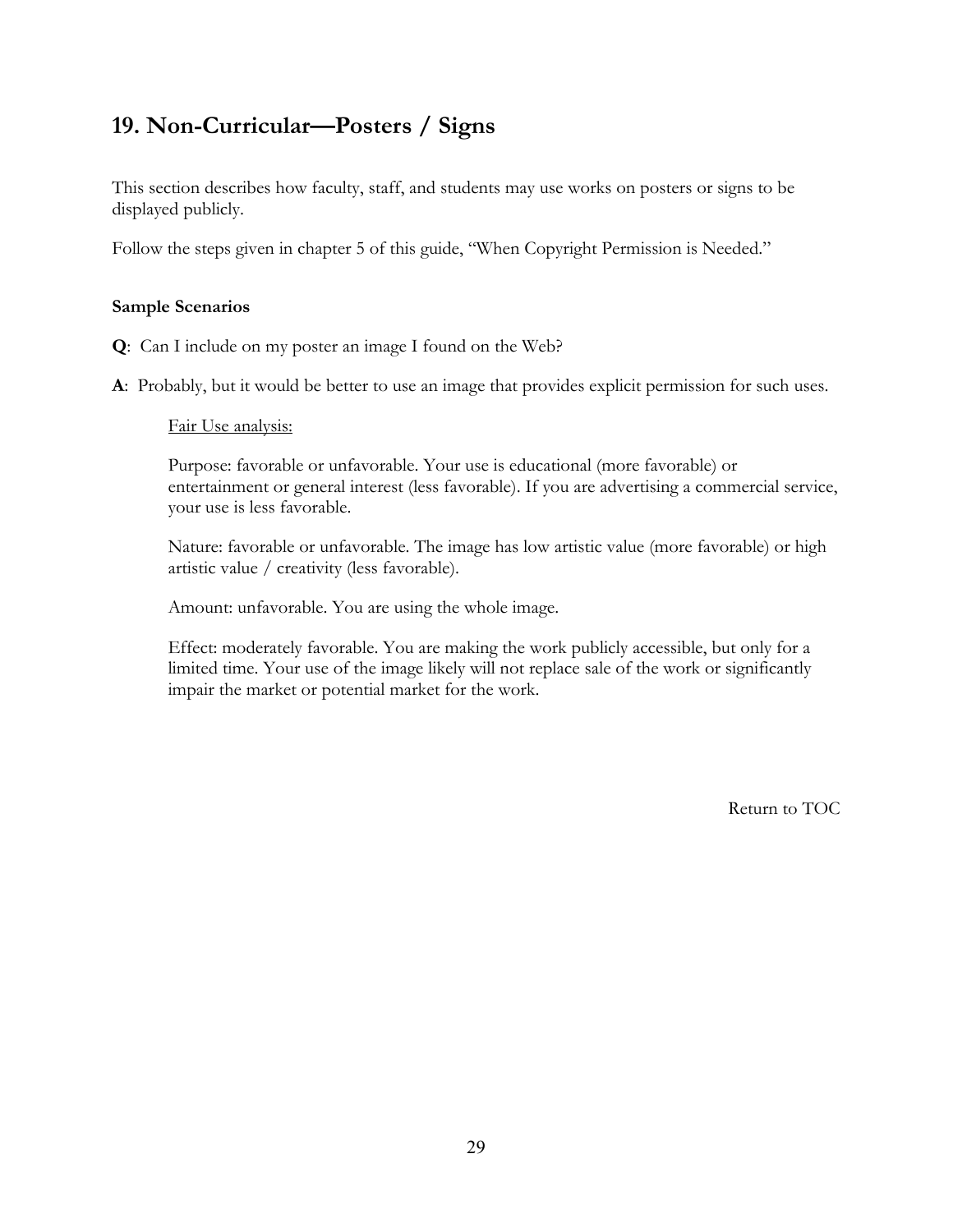# <span id="page-31-0"></span>**20. Reproductions by Libraries and Archives**

§108, Copyright Act provides specific copyright exemptions for libraries and archives for the purposes of preservation and interlibrary loan:

Note: for the wording of notices and warnings described below, see chapter 13 of this guide, "Copyright Notices and Warnings."

Libraries and archives may:

- make up to 3 copies of an unpublished work in their collections solely for purposes of preservation and security or for deposit for research use in another library or archives. If the copy is made in digital format, it may not be made available to the public in that format outside the premises of the library or archives.
- make up to 3 copies of a published work solely for the purpose of replacement of a copy that is damaged, deteriorating, lost, or stolen, or if the existing format in which the work is stored has become obsolete, if:
	- a) the library or archives has determined, after a reasonable effort, that an unused replacement cannot be obtained at a fair price, and
	- b) a copy made in digital format is not made available to the public in that format outside the premises of the library or archives.
- make one copy for a patron or to fulfill an interlibrary loan request of no more than one article or other contribution to a copyrighted collection or periodical issue, or a small part of any other copyrighted work, if:
	- a) the copy becomes the property of the user and the library or archives has had no notice that the copy would be used for any purpose other than private study, scholarship, or research; and
	- b) the library or archives displays prominently, at the place where orders are accepted, and includes on its order form, a warning of copyright.
- make one copy for a patron or to fulfill an interlibrary loan request of an entire work or a substantial part of it, if:
	- a) the library or archives has determined, after a reasonable effort, that the work cannot be obtained at a fair price; and
	- b) the copy becomes the property of the user and the library or archives has had no notice that the copy would be used for any purpose other than private study, scholarship, or research; and
	- c) the library or archives displays prominently, at the place where orders are accepted, and includes on its order form, a warning of copyright.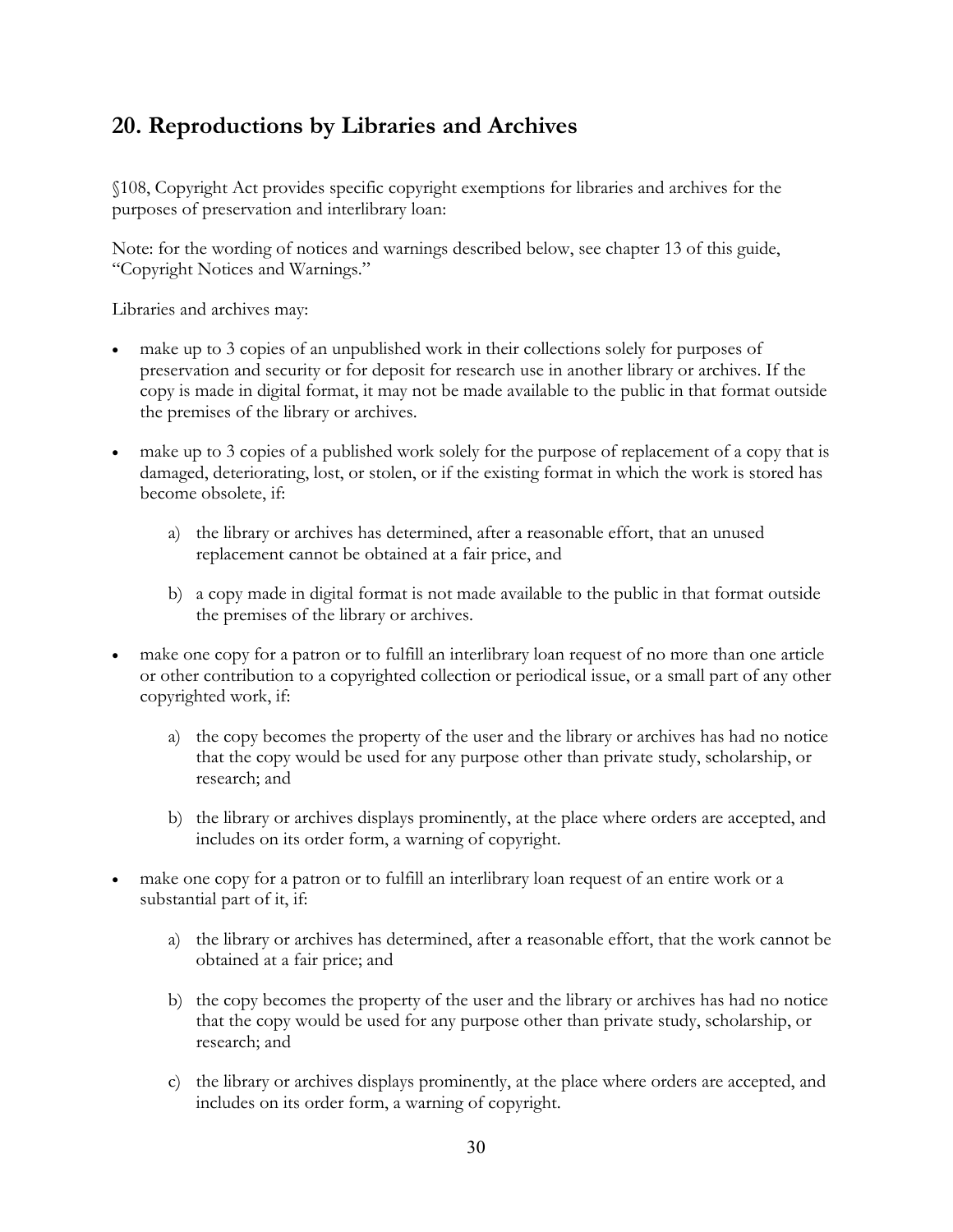In all cases, the library or archives:

- may not charge more than what is necessary to cover the cost of making the copy.
- must include a notice of copyright on the copy made, or in the absence of a notice, a warning that the material may be protected by copyright.
- will not be held liable, nor will an employee of the library or archives be held liable, for copyright infringement resulting from unsupervised copying by patrons, provided that copying equipment displays a notice that the making of a copy may be subject to copyright law.
- may not engage in systematic or concerted copying or distribution of copies.
- In addition to the specific exemptions provided here, libraries and archives may also avail themselves of the Fair Use exemption.